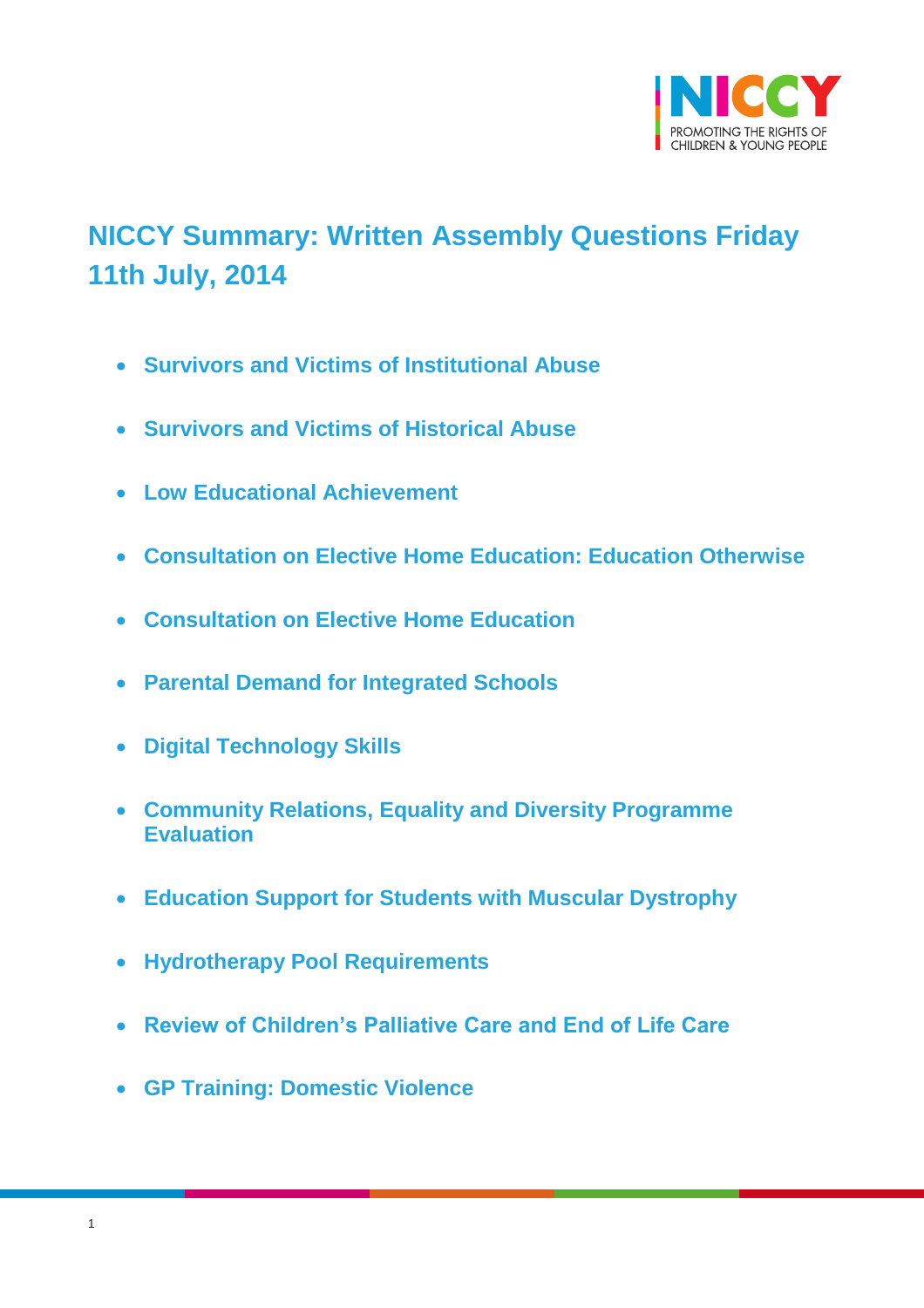

- **[Raising Awareness of Domestic Violence](#page-11-1)**
- **[Support for Children with Developmental Needs](#page-12-0)**
- **[Effective and Timely Developmental Assessments](#page-13-0)**
- **[Referral Appointments for a Developmental Assessment](#page-14-0)**
- **[Transferring Referrals for the Child and Adolescent Mental Health](#page-15-0)  [Service](#page-15-0)**
- **[Change of Address of Mental Health Patients](#page-16-0)**
- **[Children's Palliative Care Review's Recommendations](#page-16-1)**
- **[SEA and SAI Inquiries](#page-17-0)**
- **[SEA and SAI Inquiries](#page-18-0)**
- **[Joint Strategy on Domestic and Sexual Violence and Abuse](#page-19-0)**
- **[Availability of Incubators](#page-20-0)**
- **[Occupancy Rates of Incubators](#page-21-0)**
- **[Preventing and Combating Violence Against Women and Domestic](#page-22-0)  [Violence Treaty](#page-22-0)**
- **[Tackling Low Educational Achievement](#page-23-0)**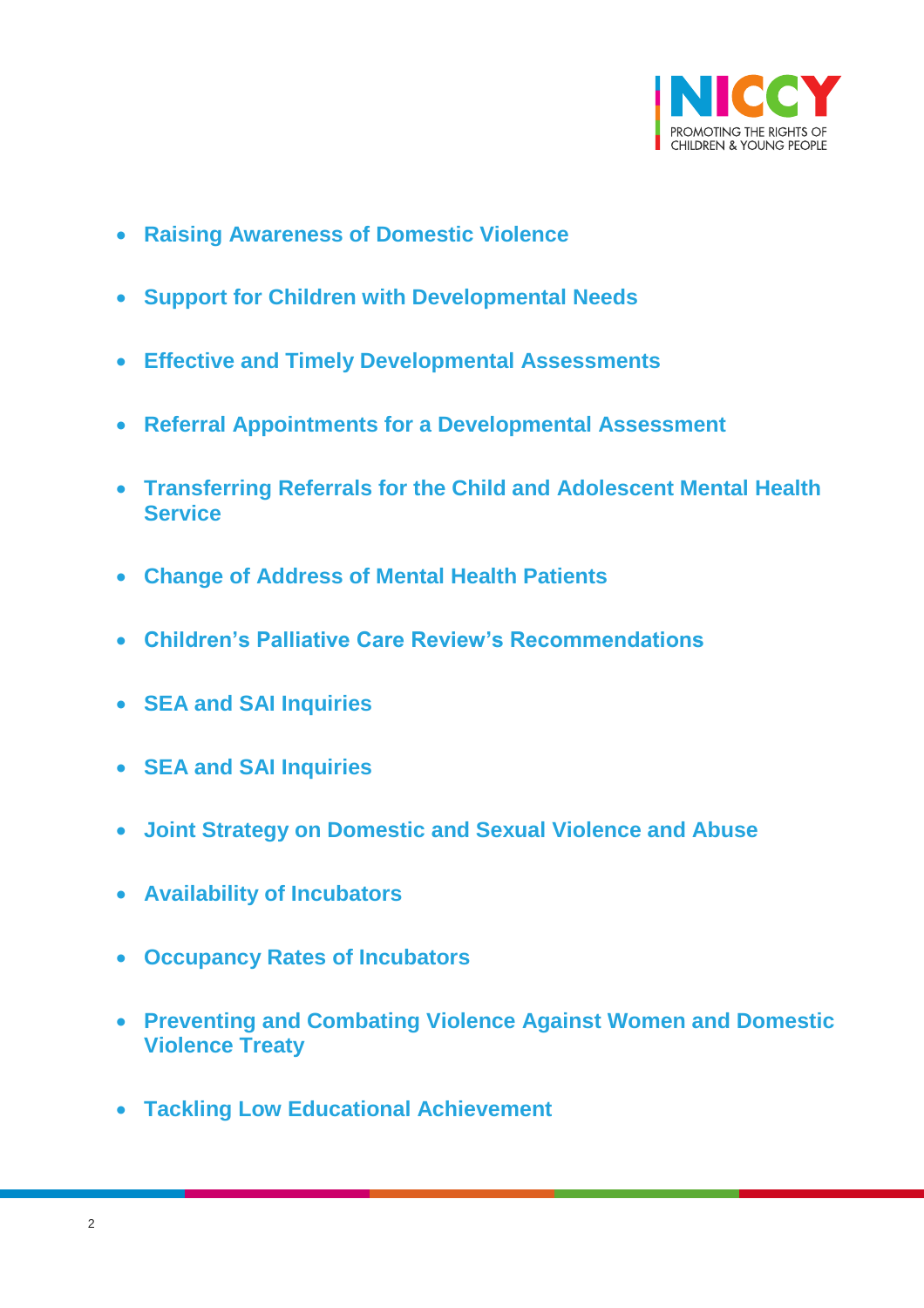

## **Office of the First Minister and deputy First Minister**

### <span id="page-2-0"></span>**Survivors and Victims of Institutional Abuse**

**Mr Agnew** asked the First Minister and deputy First Minister what mechanisms they will put in place for redress for survivors and victims of institutional abuse, including potential compensation.

(AQW 34899/11-15)

**Mr P Robinson and Mr M McGuinness:** The Terms of Reference say that the Historical Institutional Abuse Inquiry, in its report, will make recommendations and findings on four matters, including "The requirement or desirability for redress to be provided by the institution and/or the Executive to meet the particular needs of victims". They go on to say "However, the nature or level of any potential redress – financial or the provision of services – is a matter that the Executive will discuss and agree following receipt of the Inquiry and Investigation report".

We will not pre-empt the work of the Inquiry or any future decisions that the Executive may make by speculating now about redress.

#### [Back to Top](#page-0-0)

#### <span id="page-2-1"></span>**Survivors and Victims of Historical Abuse**

**Mr Agnew** asked the First Minister and deputy First Minister what consideration has been given to interim compensation payments to survivors and victims of historical abuse in advance of Sir Anthony Hart's report, given the report has been delayed by one year and the age and ill health of a number of the victims. (AQW 34980/11-15)

**Mr P Robinson and Mr M McGuinness**: We do not underestimate the complexities of dealing with institutional abuse and every opportunity must be provided for those impacted by the allegations of abuse to be heard in an open forum.

The Historical Institutional Abuse Inquiry Chairman has reluctantly made a very persuasive and compelling case for a one year extension to the timeframe. However, it would be neither realistic nor reasonable to expect the Inquiry to reach conclusions without completing its work of gathering and considering all the evidence and distilling the findings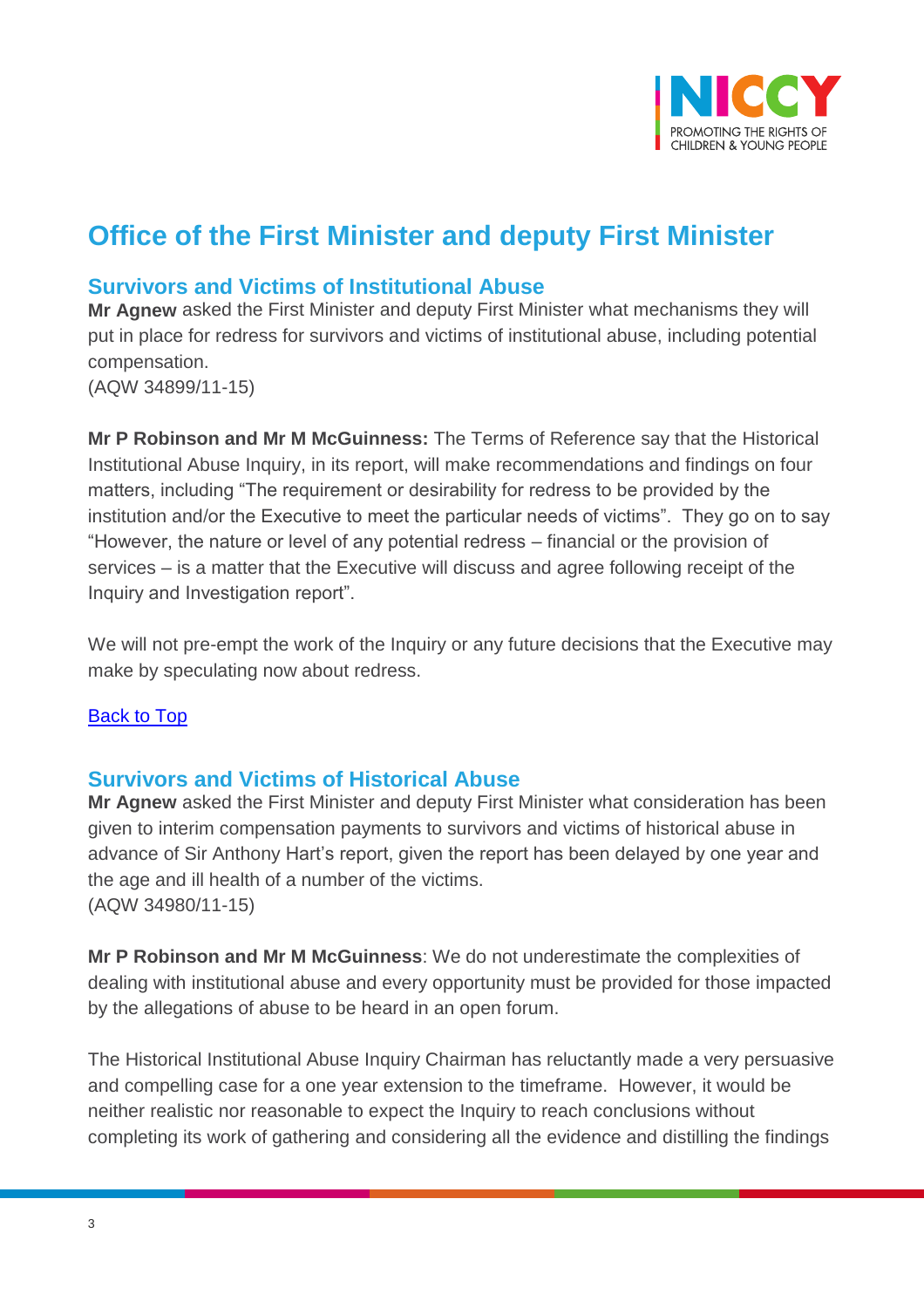

by which its recommendations would be informed. For the Inquiry Panel to reach conclusions in an interim report, without hearing and investigating all of the evidence, its credibility would be called into question by those it had yet to see.

In addition, the Historical Institutional Abuse Inquiry Terms of Reference state "the nature or level of any potential redress – financial or the provision of services – is a matter that the Executive will discuss and agree following receipt of the Inquiry and Investigation report".

We will not pre-empt the work of the Inquiry or any future decisions that the Executive may make by speculating now about redress.

#### [Back to Top](#page-0-0)

#### <span id="page-3-0"></span>**Low Educational Achievement**

**Mr Weir** asked the First Minister and deputy First Minister to detail the departmental projects or funding schemes available to community organisations to help tackle low educational achievement. (AQW 35004/11-15)

**Mr P Robinson and Mr M McGuinness:** A number of projects funded by the Social Investment Fund are designed to address unemployment, provide training, or build or refurbish facilities for the provision of training, and therefore are likely to contribute to tackling low educational achievement. A full list of projects is available at: http://www.ofmdfmni.gov.uk/index/delivering-social-change/socialinvestmentfund/sif-projects.htm

At this point, within our Department, there are no funding schemes open to community organisations to specifically tackle low educational achievement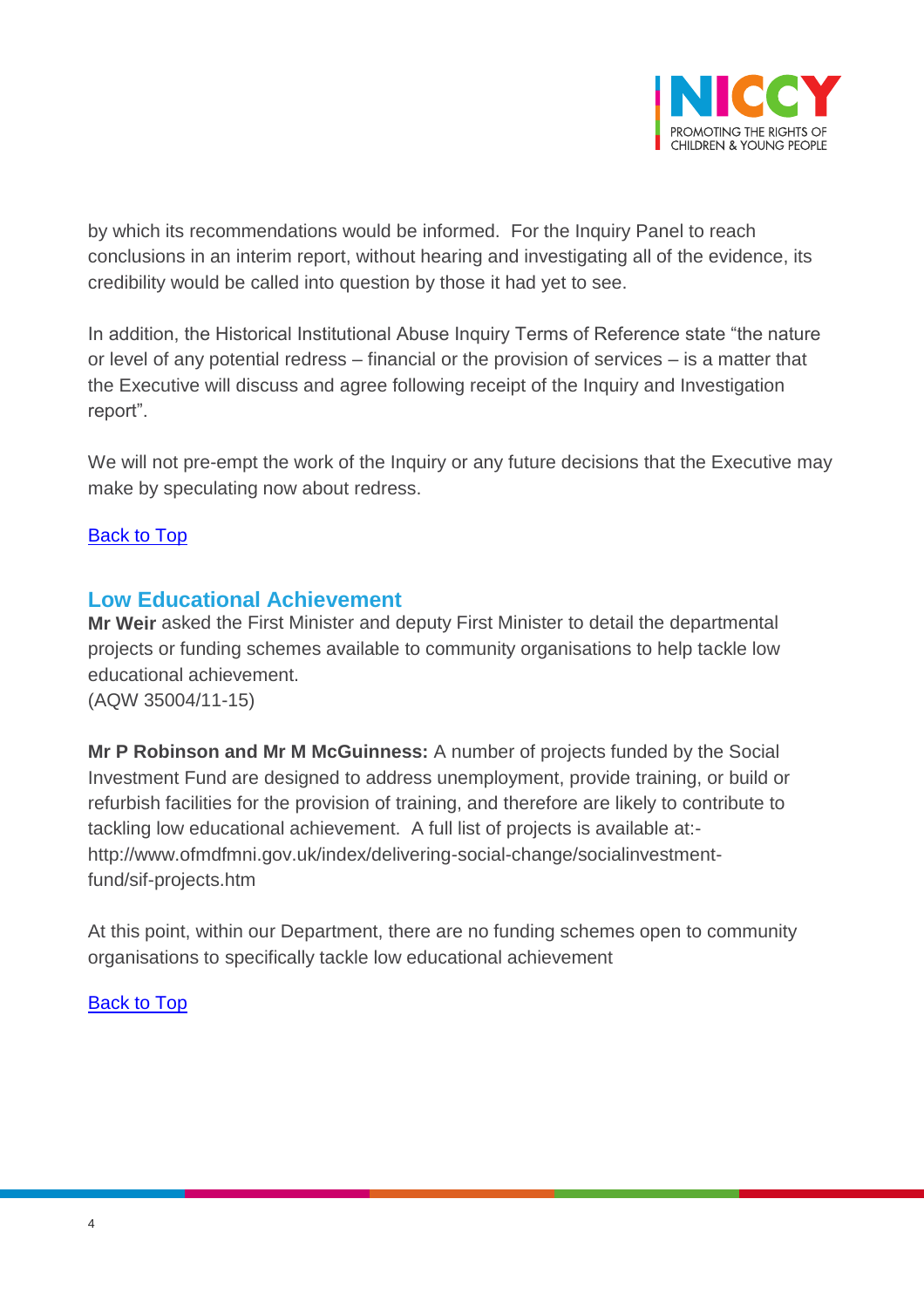

## **Department of Education**

## <span id="page-4-0"></span>**Consultation on Elective Home Education: Education Otherwise**

**Mr Allister** asked the Minister of Education why only four organisations have been invited to respond to the Elective Home Education consultation; and why Education Otherwise was not invited to respond. (AQW 34315/11-15)

**Mr O'Dowd (The Minister of Education):** The Education and Library Boards (the Boards) have advised that consultation on the draft home education guidance document has been undertaken in line with the Consultation Strategy document (developed by all five boards). This was published alongside the draft guidance document, and sets out the range of methods through which the Boards have sought to facilitate engagement and consultation with all those who have an interest in elective home education. This included a range of stakeholder organisations in the wider education community such as the Commissioner for Children and Young People (NICCY); the Children's Law Centre (CLC); and the Special Educational Needs Advice Centre (SENAC). In addition, 343 Section 75 Consultees were contacted by the Boards to advise of the consultation process.

The Boards have advised that they identified Home Education in the north of Ireland (HEdNI) at the outset as the main regional representative group and, whilst Education Otherwise was not identified at that point, I understand the Boards subsequently provided a copy of the consultation documents to Education Otherwise for consideration and comment.

The consultation process has sought to provide an opportunity for views and ideas to be provided to the Boards - by organisations and members of the public - on how they best strike the balance between ensuring that the rights and needs of children themselves are appropriately protected and facilitating parental preference for home education. As part of the Boards' consultation I have made clear that I expect the Boards to ensure engagement with as wide a range of stakeholders as possible and to ensure also that the feedback they receive is considered very carefully in reviewing the draft guidance.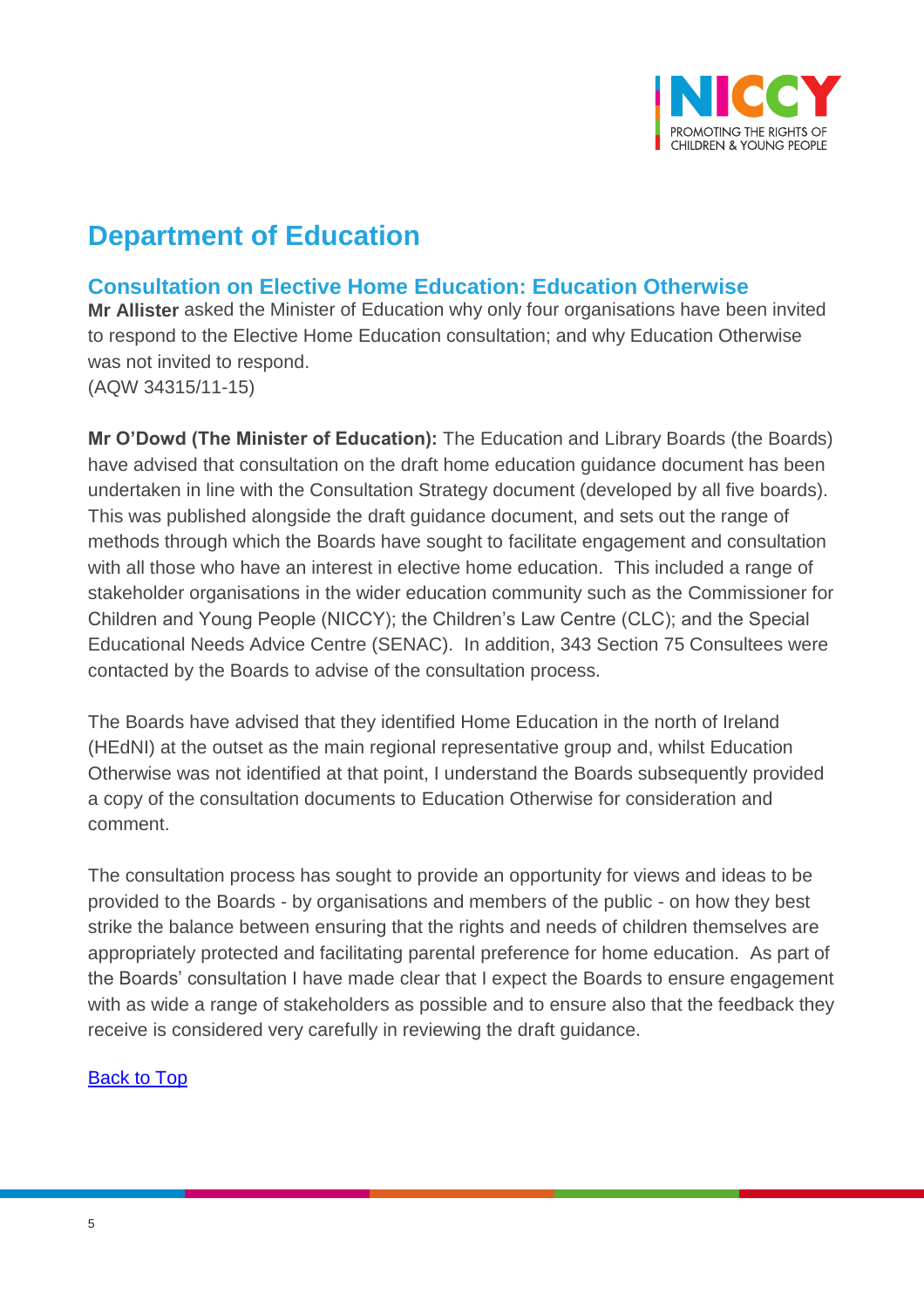

## <span id="page-5-0"></span>**Consultation on Elective Home Education**

**Lord Morrow** asked the Minister of Education

(i) which organisations were invited to respond to the consultation on elective home education;

(ii) why they were selected;

(iii) who made the decisions in respect of the those invited to respond;

(iv) will these organisations form the Stakeholder Group; and

(v) whether other organisations with a specific interest in elective home education can apply to join the Stakeholder Group.

(AQW 34577/11-15)

**Mr O'Dowd:** The Education and Library Boards (the Boards) have advised that consultation on their draft elective home education guidance document has been undertaken in line with the Consultation Strategy document (developed by all five boards) which was published alongside the draft guidance document. This details the range of methods through which the Boards have sought to facilitate engagement and consultation with all those who have an interest in elective home education.

I understand that the North Eastern Education and Library Board (NEELB), on behalf of the five Boards, identified and contacted a range of key stakeholder organisations in the wider education community which included the Commissioner for Children and Young People (NICCY); the Children's Law Centre (CLC); Home Education in the north (HEdNI) and the Special Educational Needs Advice Centre (SENAC), to advise of the consultation process and invite feedback. In addition, 343 Section 75 Consultees were contacted by the Boards in this regard. The Boards have advised that there is no formal "Stakeholder Group."

As part of the Board's consultation I have made clear that I expect the Boards to ensure engagement with as wide a range of stakeholders as possible including young people and their families and to ensure also that the feedback they receive is considered very carefully in reviewing the draft guidance.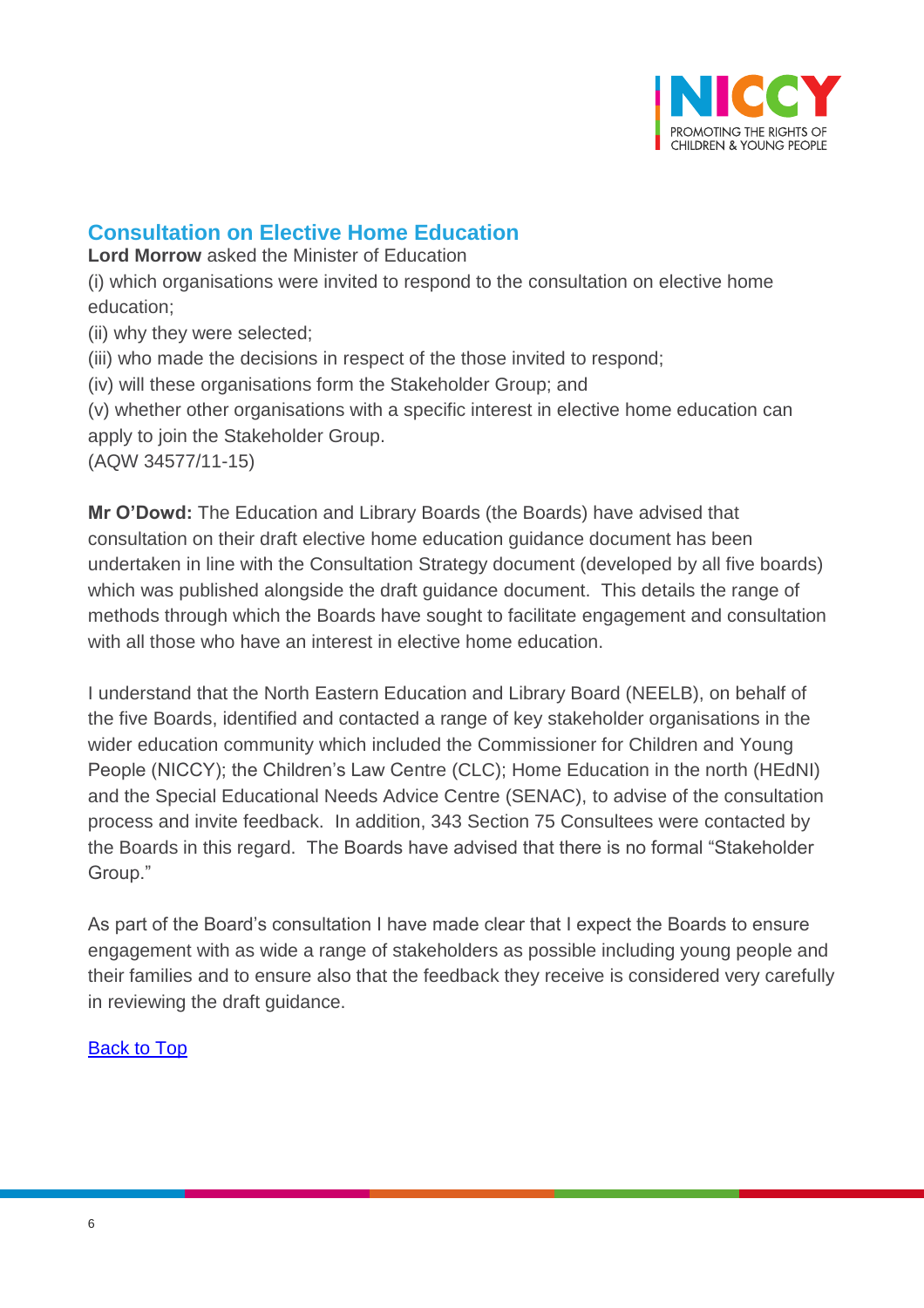

## <span id="page-6-0"></span>**Parental Demand for Integrated Schools**

**Mr Lunn** asked the Minister of Education what community projects or programmes of work are used to measure parental demand for integrated schools, in areas that do not have integrated provision. (AQW 34891/11-15)

**Mr O'Dowd:** My Department does not fund community projects on the basis of parental demand for integrated education. However, I take my Department's statutory duty to encourage and facilitate the development of integrated education very seriously and will continue to encourage growth in this area.

I have commissioned the Education and Library Boards (ELBs), working in conjunction with the Council for Catholic Maintained Schools (CCMS) and engaging with other sectors, including the N I Council for Integrated Education (NICIE), to co-ordinate strategic planning in each board area to shape the future provision of education in that area. Given the respective roles of the organisations involved, it is clear that planning for new integrated education provision is dependent on collaboration between NICIE, the ELBs and the CCMS.

#### [Back to Top](#page-0-0)

## <span id="page-6-1"></span>**Digital Technology Skills**

**Ms Lo** asked the Minister of Education what measures his Department is taking to promote digital technology skills within (i) primary; and (ii) post-primary schools. (AQW 34993/11-15)

**Mr O'Dowd:** The curriculum has been designed to provide flexibility for schools to develop experiences that suit the needs of their pupils. Embedding mandatory, cross curricular skills and keeping prescribed content to a minimum, allows schools to choose the most appropriate approach to take to ensure that pupils are engaged and challenged, to reach their full potential. ICT is a cross curricular skill, which is an integral part of all Areas of Learning which make up the curriculum.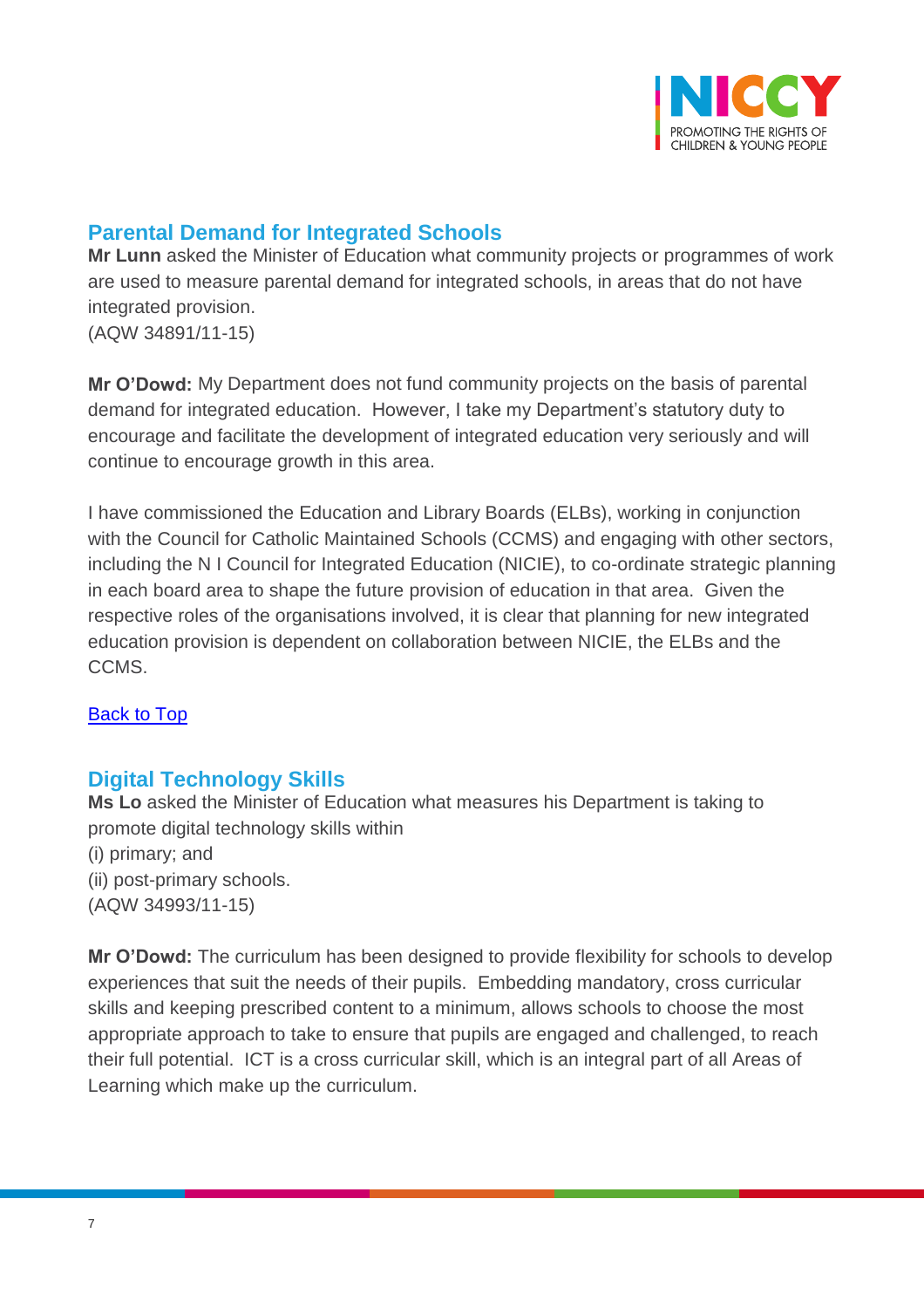

Computer Coding/Science is a specific and more specialised subject and the flexibility in place within the curriculum enables schools to teach Computer Coding/Science in any Key Stage, including at primary school level, if they feel it appropriate.

My Department participates on the ICT Working Group established in response to the ICT sector's concerns in relation to skills shortages and skills mismatches here. As a member of this group, we have been exploring ways to increase pupil awareness of potential career opportunities in the ICT sector with the aim of increasing the numbers of pupils studying computer science at GCSE and GCE.

I have commissioned the development and delivery of a bespoke computer programme of practical pupil engagement activity covering Key Stage 2 – Post 16. The programme, 'IT's Your Choice – A Computer Programming Continuum for Schools', has been designed with the assistance of the sector, will engage over 10,000 pupils annually, and was launched into schools in September 2013.

The Council for Curriculum Examinations and Assessment (CCEA) has also developed a new GCE qualification in 'Software and Systems Development' as part of its expanded portfolio of 'Applied' qualifications and is also currently reviewing the need to develop a progression route from GCSE to the new GCE in Software and Systems Development.

My Department will continue to examine the current provision and range of school computing/ICT qualifications to ensure it meets the needs of our economy and to develop awareness programmes aimed at encouraging more pupils to choose to study relevant subjects such as Computer Science and Maths at A level.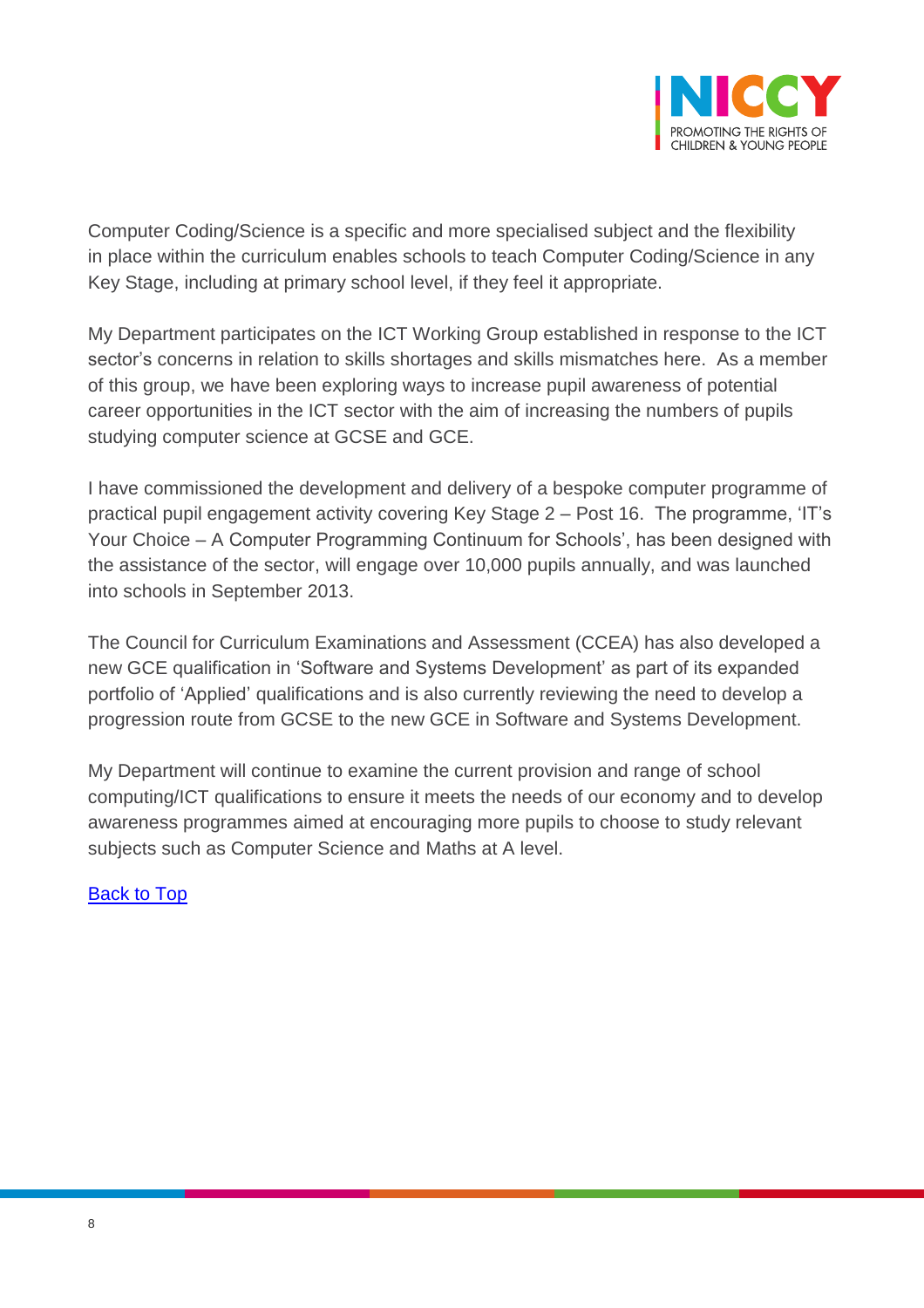

<span id="page-8-0"></span>**Community Relations, Equality and Diversity Programme Evaluation Mr Lunn** asked the Minister of Education when the Community Relations, Equality and Diversity programme will be evaluated. (AQW 34998/11-15)

**Mr O'Dowd:** A series of focus groups involving teachers, youth workers and young people took place in 2012 as part of the evaluation of the effectiveness policy. The Department also commissioned a module in the 2012 Young Life and Times on young people's experience of the policy, an exercise which is to be repeated in the 2014 Young Life & Times Survey.

An independent review of the Community Relations, Equality and Diversity policy, to be undertaken by the Education Training Inspectorate, is scheduled for autumn 2014.

#### **[Back to Top](#page-0-0)**

#### <span id="page-8-1"></span>**Educational Support for Students with Muscular Dystrophy**

**Mrs McKevitt** asked the Minister of Education whether there are trained professionals in each Education and Library Board available to oversee the provision of educational support to students with a muscular dystrophy condition who attend mainstream education.

(AQW 35015/11-15)

**Mr O'Dowd:** As muscular dystrophy is a medical condition primary responsibility for the care of pupils rests with the local health trust. Health professionals provide an individual Care Plan for a child which will specify how the child's medical needs are to be met. Health professionals will also train school staff so that they are competent in dealing with all aspects of the Care Plan.

The Education and Library Boards (ELBs) have advised that school Principals, teachers and allied health professionals work together as active partners to ensure the educational and allied health needs of the pupils are successfully met. At the core of ELB support services is an understanding that the needs of each pupil will be unique depending on the specific presentation of their condition. In all services the nature and extent of the support which is made available to schools is determined by the severity of the special educational needs of the pupils A range of levels of support are available which are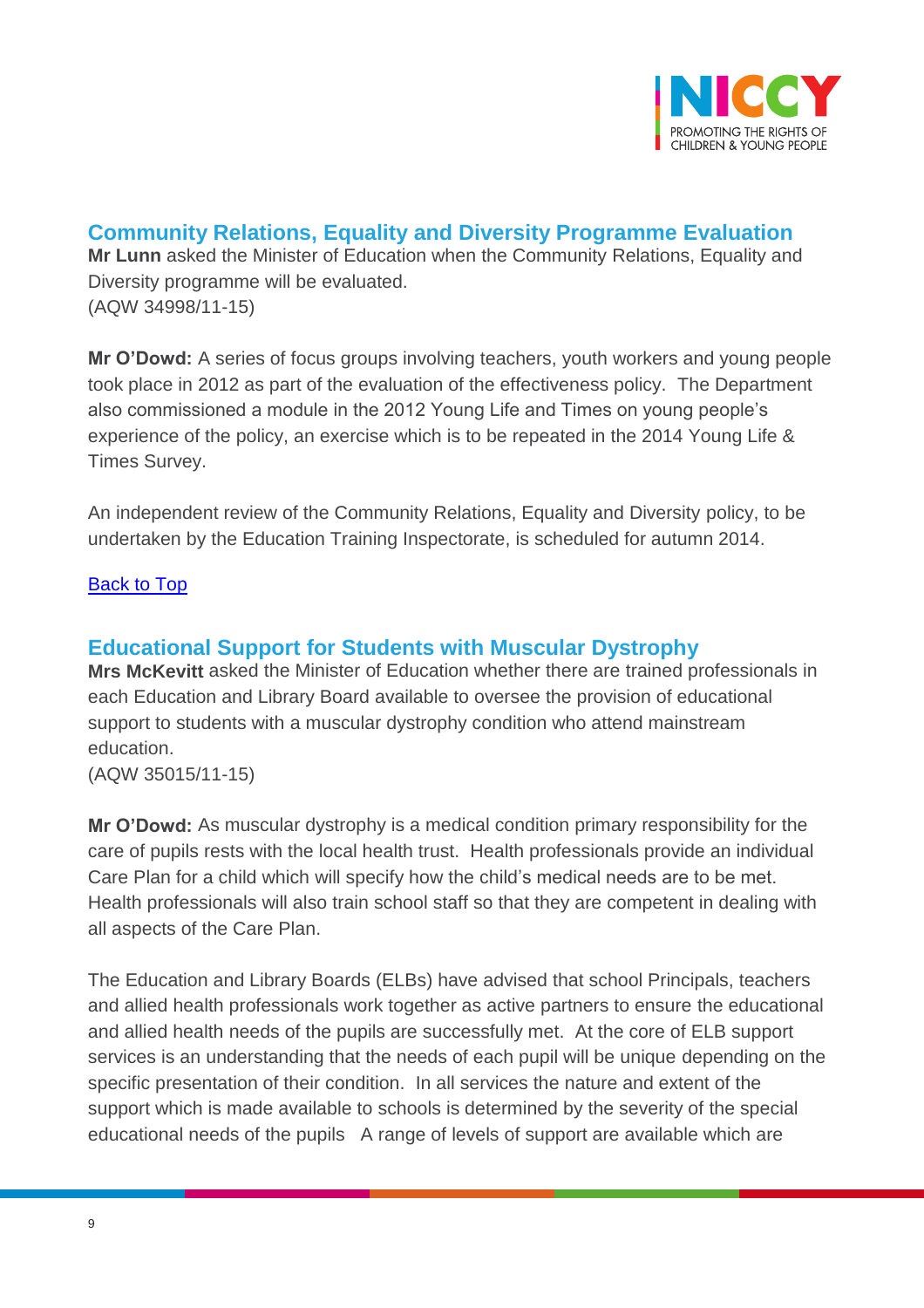

aimed at capacity building for educational professionals and the development of collaborative working practices between schools, ELB services and health trusts.

The Southern Education and Library Board also has a primary and a post-primary Educational Centre for Children with Physical Difficulties (ECPD) attached to mainstream schools. These ECPDs are specifically designed to cater for pupils with physical difficulties, including muscular dystrophy, who have a Statement of Special Educational Needs. ECPDs are resourced with their own full-time teacher and two full-time classroom assistants and the Principal has overall responsibility for the educational support within the setting.

**[Back to Top](#page-0-0)** 

### <span id="page-9-0"></span>**Hydrotherapy Pool Requirements**

**Mrs McKevitt** asked the Minister of Education to list the special educational needs schools with a hydrotherapy pool on school grounds. (AQW 35016/11-15)

**Mr O'Dowd:** The special schools with a hydrotherapy pool on school grounds are:

|              | <b>Special School</b>                                                                                  |
|--------------|--------------------------------------------------------------------------------------------------------|
| <b>BELB</b>  | <b>Fleming Fulton, Belfast</b>                                                                         |
| <b>NEELB</b> | Jordanstown, Newtownabbey<br>Kilronan, Magherafelt<br>Castle Tower, Ballymena<br>Sandelford, Coleraine |
| <b>SEELB</b> | Knockevin, Downpatrick<br>Clifton, Bangor<br>Parkview, Lisburn                                         |
| <b>SELB</b>  | Lisanally, Armagh                                                                                      |
| <b>WELB</b>  | Willowbridge, Enniskillen<br>Foyleview, Derry                                                          |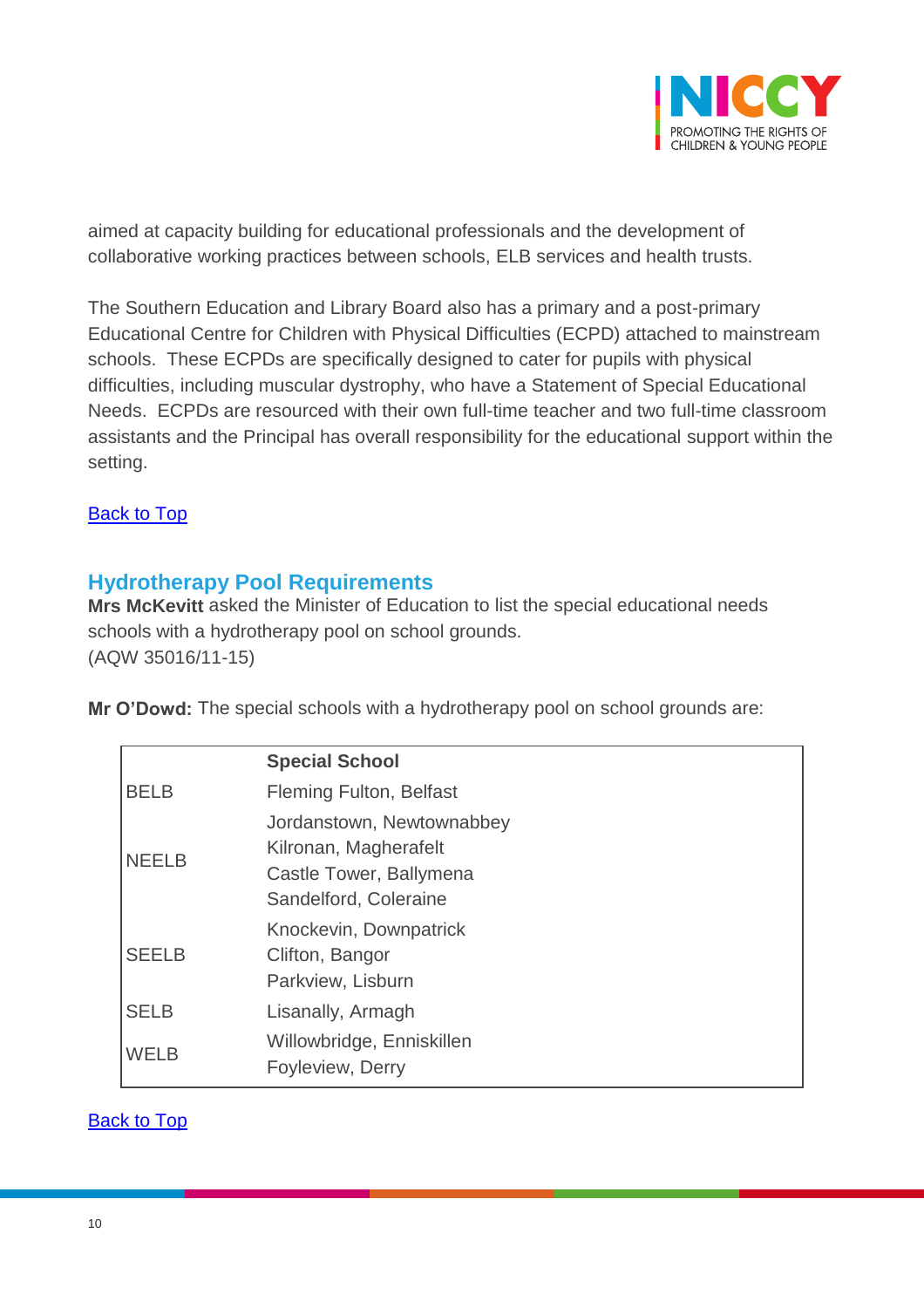

## **Department of Health, Social Services & Public Safety**

### <span id="page-10-0"></span>**Review of Children's Palliative Care and End of Life Care**

**Mr Lyttle** asked the Minister of Health, Social Services and Public Safety for an update on implementation of the 18 recommendations of the Review of Children's Palliative Care and End of Life Care; and whether a funded strategy will be produced for this implementation within a set timescale. (AQW 34629/11-15)

**Mr Poots:** Public consultation on the 18 recommendations in the review document closed on 28 March 2014. My Department is currently analysing the responses to the recommendations. When this work is completed a final strategy for 'Children's Palliative Care and End of Life Care' will be published. We are aiming to publish the strategy by autumn 2014.

The Health and Social Care Board, as commissioner of healthcare services, will lead on the implementation of the strategy in partnership with key stakeholders. The cost of implementing the strategy is likely to require new funding. I expect to be in a position to announce decisions on funding for the strategy when I launch it this autumn subject to the overall consideration of allocations for the healthcare budget, when this is finalised, and approval of the business case for any service developments.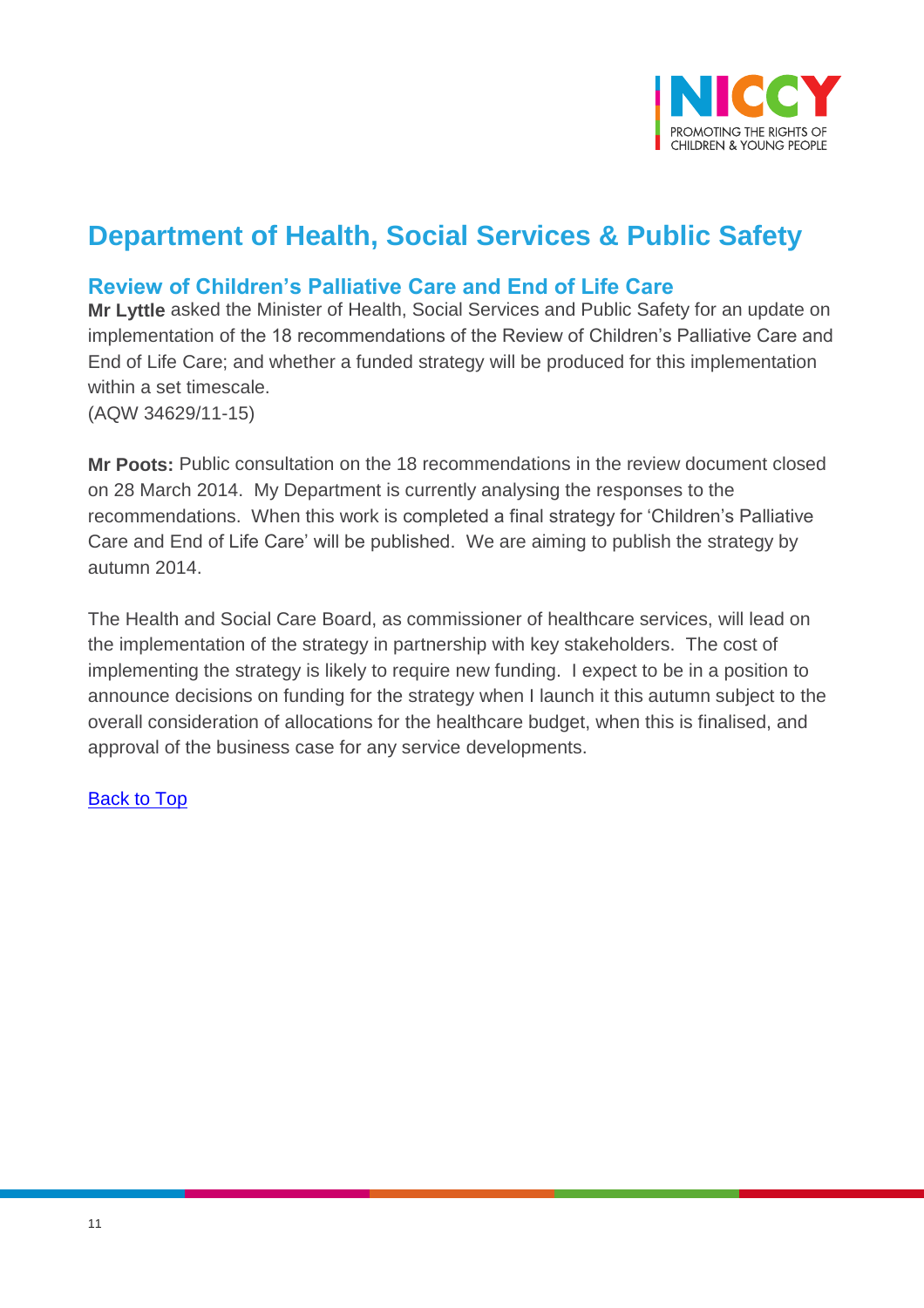

## <span id="page-11-0"></span>**GP Training: Domestic Violence**

**Mr Moutray** asked the Minister of Health, Social Services and Public Safety whether he has any plans to make it compulsory for GPs to obtain training for dealing with patients subjected to domestic violence. (AQW 34722/11-15)

**Mr Poots:** There are currently no plans to make it compulsory for GPs to obtain training for dealing with patients subjected to domestic violence. GPs are independent contractors who are expected to undertake self directed learning on an annual basis as part of a compulsory appraisal system to maintain their professional registration. Domestic violence may be an educational area identified by an individual GP as part of their appraisal.

#### [Back to Top](#page-0-0)

#### <span id="page-11-1"></span>**Raising Awareness of Domestic Violence**

**Mr Moutray** asked the Minister of Health, Social Services and Public Safety what initiatives he is introducing to raise awareness of domestic violence; and what measures he is putting in place to reduce the number of cases of domestic violence. (AQW 34723/11-15)

**Mr Poots:** My Department is working with the Department of Justice to develop a new Joint Strategy on Domestic and Sexual Violence and Abuse. Key delivery priorities of the draft Strategy include an integrated Information Plan to promote a greater understanding of domestic and sexual abuse and awareness training, on how to recognise and respond to disclosure and how to signpost victims and witnesses to appropriate services, advice and support.

My Department, in association with the Department of Justice, also funds a regional perpetrator programme for alleged perpetrators of domestic violence. The programme has been developed and will be delivered by the Probation Board NI with support from Women's Aid. The introduction of this programme will improve support for victims of domestic abuse whilst also providing alleged perpetrators with effective interventions to enable them to change their behaviour.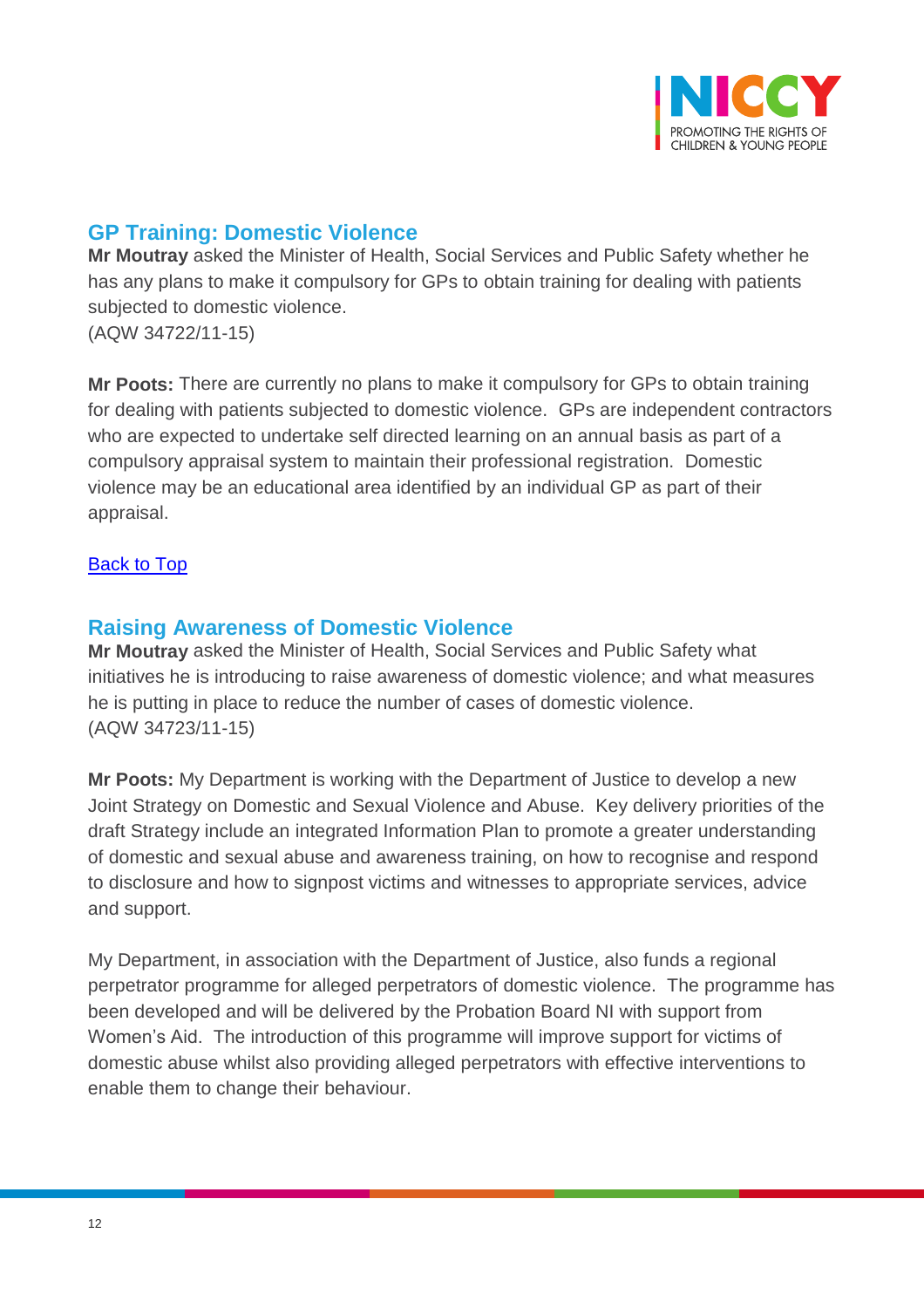

Whilst the vision of the proposed new Strategy is to ultimately stop all domestic and sexual violence and abuse in Northern Ireland; it is expected that the ongoing work in raising awareness, educating and supporting victims to disclose may result in an increase in the number of incidents reported in the short term.

#### [Back to Top](#page-0-0)

#### <span id="page-12-0"></span>**Support for Children with Developmental Needs**

**Ms Lo** asked the Minister of Health, Social Services and Public Safety what schemes or support exist within the Carryduff area for children (i) under two years old; and (ii) with developmental needs. (AQW 34777/11-15)

**Mr Poots:** My Department's Families Matter strategy, published in 2009, highlights the importance of early intervention family support services, including those targeted at children under 2 years old. It provided funding for a range of parenting education and support programmes which are delivered across Northern Ireland. In addition, the Physical and Sensory Disability Strategy and Action Plan published on 22 February 2012 recognises the importance of early intervention for a child or young person with a communication disability to receive the appropriate help and support in an early and ongoing timely manner.

Carryduff intersects the Belfast and South Eastern Health and Social Care Trusts. Both Trusts have a statutory responsibility to provide services to children who meet the child in need threshold under Article 18 of The Children (Northern Ireland) Order 1995.

In the South Eastern Trust a specific health plan will be developed in partnership with parents which may include advice and support for parents and carers on positive parenting, routines, behaviour management and stimulation. The Health Visiting Service will provide early intervention in the form of a targeted programme of care at Level 2, 3 or 4 to a child with developmental needs; the level of service provided will depend on the assessed needs of the child. Other services provided for families in the area include: advice and support in relation to maximizing developmental potential in relation to gross and fine motor development; and speech and language and social development through play and parent/child interaction.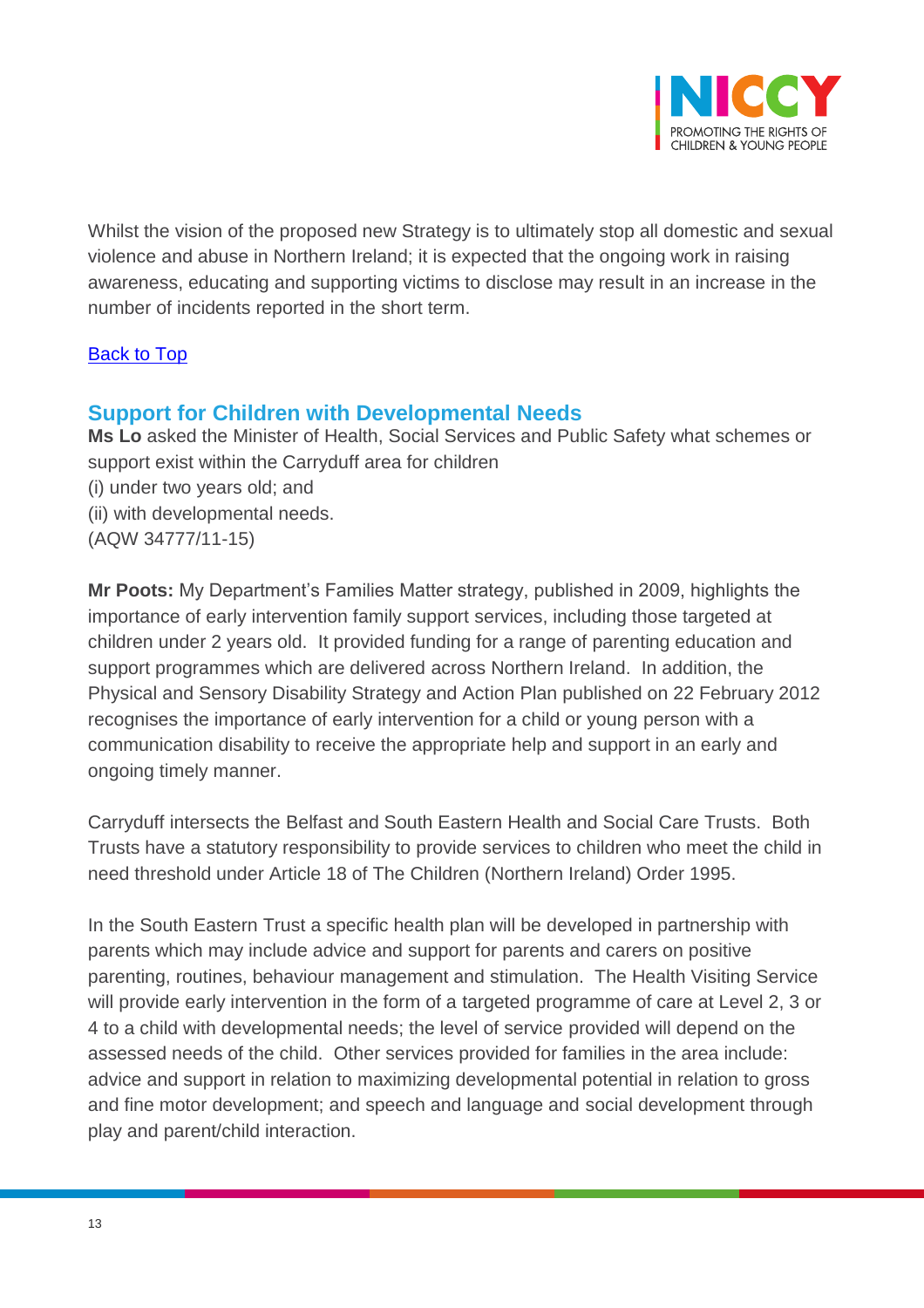

The Family Support Hub in the area provides a Family Support Worker to assist parents by providing practical help and support. The Family Support Worker can, for example, provide 1:1 work with a child in his/her own home. They can provide help and support for parent/carers, can support families to attend local parent and toddler groups, and can transport and support parents to medical appointments for the child.

In the Belfast HSCT provision for children in need includes: safeguarding; parenting support services; referrals to specialist services including Behaviour Supports, Psychiatry and Clinical Psychology; and short breaks and respite care. The Trust also provides: a Health Visiting Service; multi-disciplinary and multi-sectoral family support provision through its Family Support social work teams; and the services of a Children's Disability Team, where a diagnosis of a physical or learning disability has been made or there is a substantial sensory impairment.

#### [Back to Top](#page-0-0)

#### <span id="page-13-0"></span>**Effective and Timely Developmental Assessments**

**Ms Lo** asked the Minister of Health, Social Services and Public Safety what measures are in place to ensure that effective and timely developmental assessments are carried out on children under two years old. (AQW 34778/11-15)

**Mr Poots:** DHSSPS commissioned a review of the provision of the Child Health Promotion Programme within Northern Ireland in 2009 to ensure provision of high-quality preventative programmes in childhood as a foundation to a healthy society. This was based on the need to adapt to new knowledge, advances in neuroscience and genetics and an understanding of how early childhood development can be both promoted and damaged and the imperative for programmes to begin in early pregnancy.

The review was taken forward based on evidence from 'Health for All Children', 4th Edition (Hall and Elliman), the recommendations of the National Screening Committee, guidance from the National Institute for Clinical Excellence (NICE) and the Northern Ireland Autism Spectrum Disorder review and action plan. A range of Northern Ireland experts were engaged in updating the programme.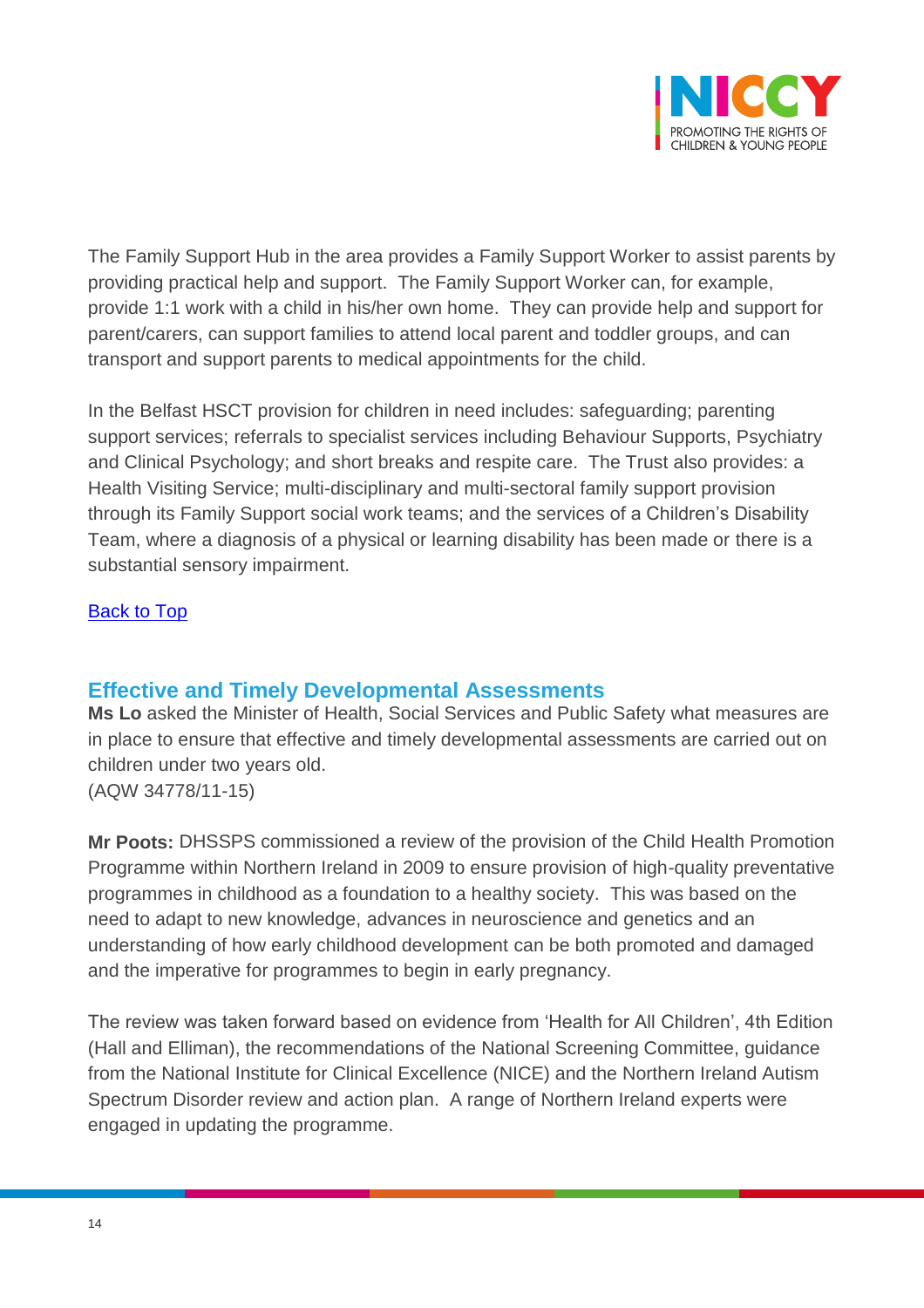

An updated programme for 0-19 year olds, known as 'Healthy Child, Healthy Future: A Framework for the Universal Child Health Promotion Programme in Northern Ireland', was issued in June 2010. The framework strengthened the existing programme and is central to securing improvements in child health for all children aged 0-19 years, across a range of issues. The framework sets out a core programme of child health contacts that every family can expect, wherever they live in Northern Ireland and every child and parent has access to a universal or core programme of preventative care with additional or targeted services for those with specific needs and risks.

The Child Health System which holds details of every child in Northern Ireland is programmed to schedule children for appointments for health and development reviews as specified within the 'Healthy Child, Healthy Future' framework. It can also provide information within each Trust on provision of the child health promotion programme across each of the timescales within the core programme.

#### [Back to Top](#page-0-0)

#### <span id="page-14-0"></span>**Referral Appointments for a Developmental Assessment**

**Ms Lo** asked the Minister of Health, Social Services and Public Safety to detail the time frame in the Belfast Health and Social Care Trust within which a referral appointment for a developmental assessment should be given for children under two years old. (AQW 34779/11-15)

**Mr Poots:** My Department has a framework in place known as 'Healthy Child, Healthy Future' which delivers the universal child health promotion programme for all children, young people and families from birth and throughout the school years. The programme includes a specific set of Health and Development reviews delivered by health visitors in the preschool period as follows:

- A new baby review (between 10-14 days old).
- At six to eight weeks of age.
- At 14-16 weeks of age.
- At one year old.
- At 2-21/2 years of age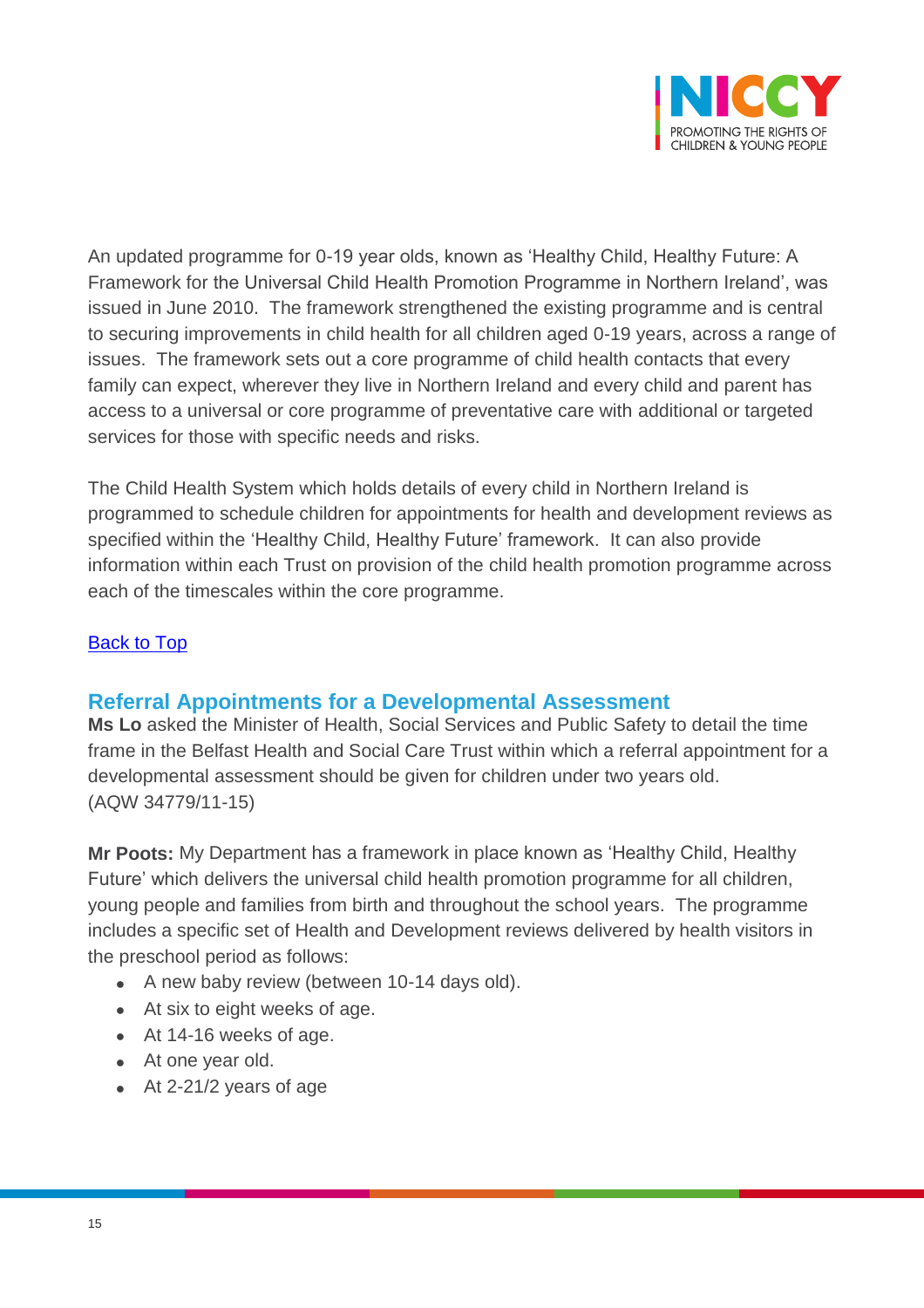

The Child Health System which holds details of every child in Northern Ireland is programmed to schedule children for appointments within the timeframe above for health and development reviews as specified within the 'Healthy Child, Healthy Future' framework

#### [Back to Top](#page-0-0)

## <span id="page-15-0"></span>**Transferring Referrals for the Child and Adolescent Mental Health Service**

**Ms Lo** asked the Minister of Health, Social Services and Public Safety to detail the process for transferring referrals for the Child and Adolescent Mental Health Service units between Health and Social Care Trusts, when a patient changes address. (AQW 34780/11-15)

**Mr Poots:** If a patient in receipt of Child and Adolescent Mental Health Services (CAMHS) changes address, the Health and Social Care Trust currently providing care will refer the case to the appropriate receiving Trust. Appropriate information on the case will be shared with the receiving Trust. The patient, his/her family and other professionals involved with the patient will be informed of the transfer arrangements. In some cases, depending on the stage in their treatment or where the programme of intervention is short term, a patient may continue to receive care from the current Trust after they change address rather than be transferred to another Trust. Each case will be considered by clinicians and decisions will be based on what is best for the patient.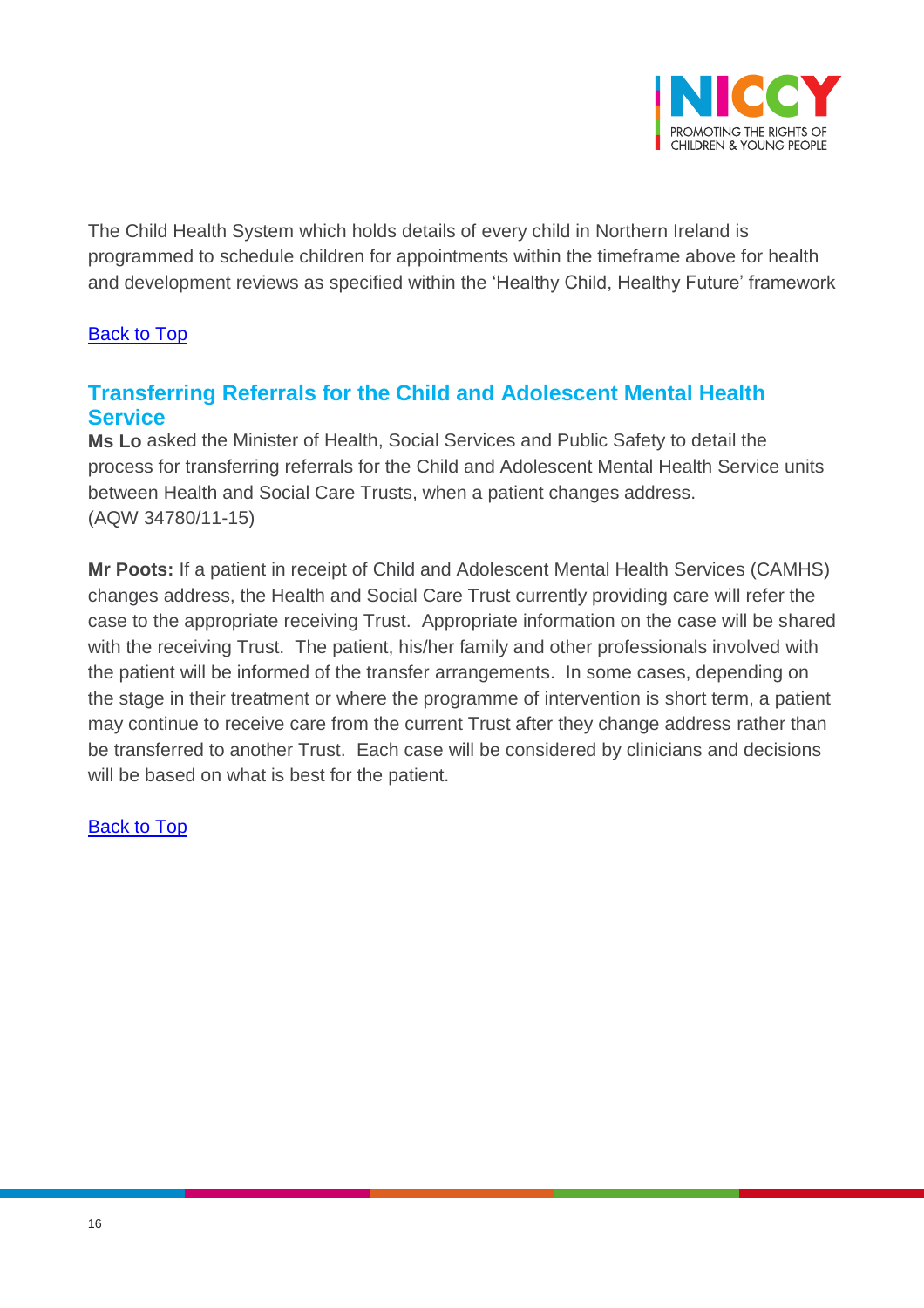

## <span id="page-16-0"></span>**Change of Address of Mental Health Patients**

**Ms Lo** asked the Minister of Health, Social Services and Public Safety whether it is the policy within Health and Social Care Trusts to discharge a patient from a Child and Adolescent Mental Health Service units due to a change of address. (AQW 34781/11-15)

**Mr Poots:** There is no policy within the Trusts to discharge a patient from CAMHS due to a change of address. Discharges are determined by clinical considerations and patient choice, and not on the basis of a change of address. If a patient changes address and there is continuing need for clinical involvement, the case is transferred to the appropriate Trust.

#### [Back to Top](#page-0-0)

#### <span id="page-16-1"></span>**Children's Palliative Care Review's Recommendations**

**Mrs Dobson** asked the Minister of Health, Social Services and Public Safety (i) how he will implement the Children's Palliative Care review's recommendations; (ii) what is the timescale for implementation; and (iii) whether this will involve a funded strategy. (AQW 34782/11-15)

**Mr Poots:** Consultation on the review's 18 recommendations closed on 28 March 2014. My officials are currently analysing the responses and will shortly be finalising the strategy, having taken into account the views expressed by consultees, for my consideration and approval. I expect to be in a position to publish the final document by autumn 2014.

The Health and Social Care Board, as commissioner of healthcare services, will lead on the implementation of the strategy in partnership with key stakeholders. The cost of implementing the strategy is likely to require new funding. I expect to be in a position to announce decisions on funding for the strategy when I launch it this autumn, subject to the overall consideration of allocations for the healthcare budget, and approval of the business case for any service developments.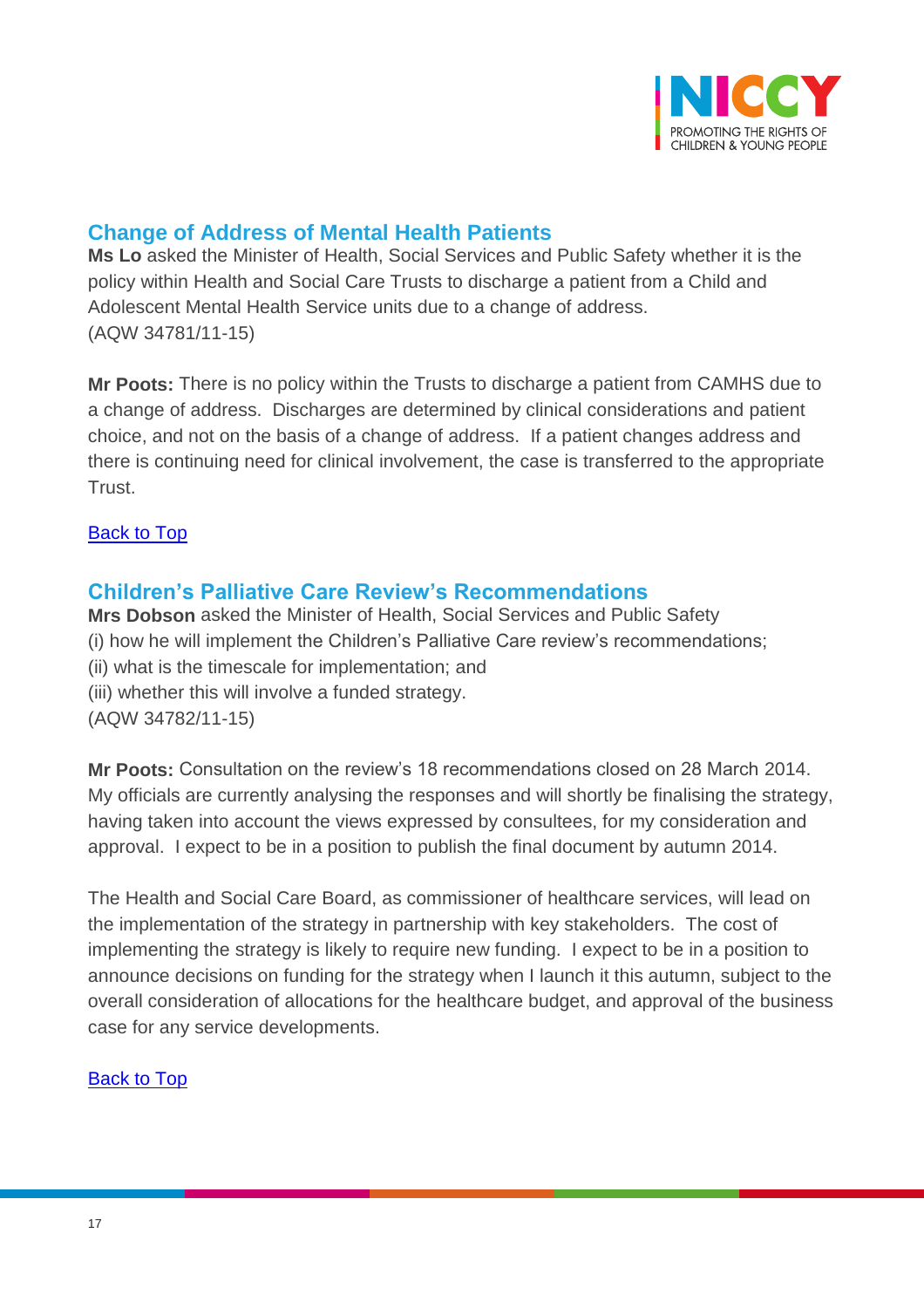

## <span id="page-17-0"></span>**SEA and SAI Inquiries**

**Ms S Ramsey** asked the Minister of Health, Social Services and Public Safety to explain the difference between an SEA and SAI inquiry undertaken in Health and Social Care Trusts.

(AQW 34939/11-15)

**Mr Poots**: A Serious Event Audit (SEA) is part of The Serious Adverse Incident (SAI) investigation process; the regionally agreed approach to the reporting, management and follow-up of serious adverse incidents; designed to identify and share learning in a meaningful way, with a focus on safety and quality, ultimately leading to service improvement for service users.

Revised procedures on the management of SAIs were published on 1 October 2013 which included replacing a single investigation process for all SAIs with three levels of investigation. The first level of investigation is the SEA. Most SAI notifications will be investigated as an SEA with an immediate assessment of what has happened and why, followed by agreement on follow up actions and any learning identified. This will result in the closure of The SAI. However, if the SEA determines the SAI is more complex and requires a more detailed investigation, it will be pursued as either a Level 2 or Level 3 investigation.

A copy of the HSCB Procedure for the Reporting and follow up of Serious Adverse Incidents can be accessed at;

http://www.hscboard.hscni.net/publications/Policies/102%20Procedure for the reporting [and\\_followup\\_of\\_Serious\\_Adverse\\_Incidents-Oct2013.pdf](http://www.hscboard.hscni.net/publications/Policies/102%20Procedure_for_the_reporting_and_followup_of_Serious_Adverse_Incidents-Oct2013.pdf)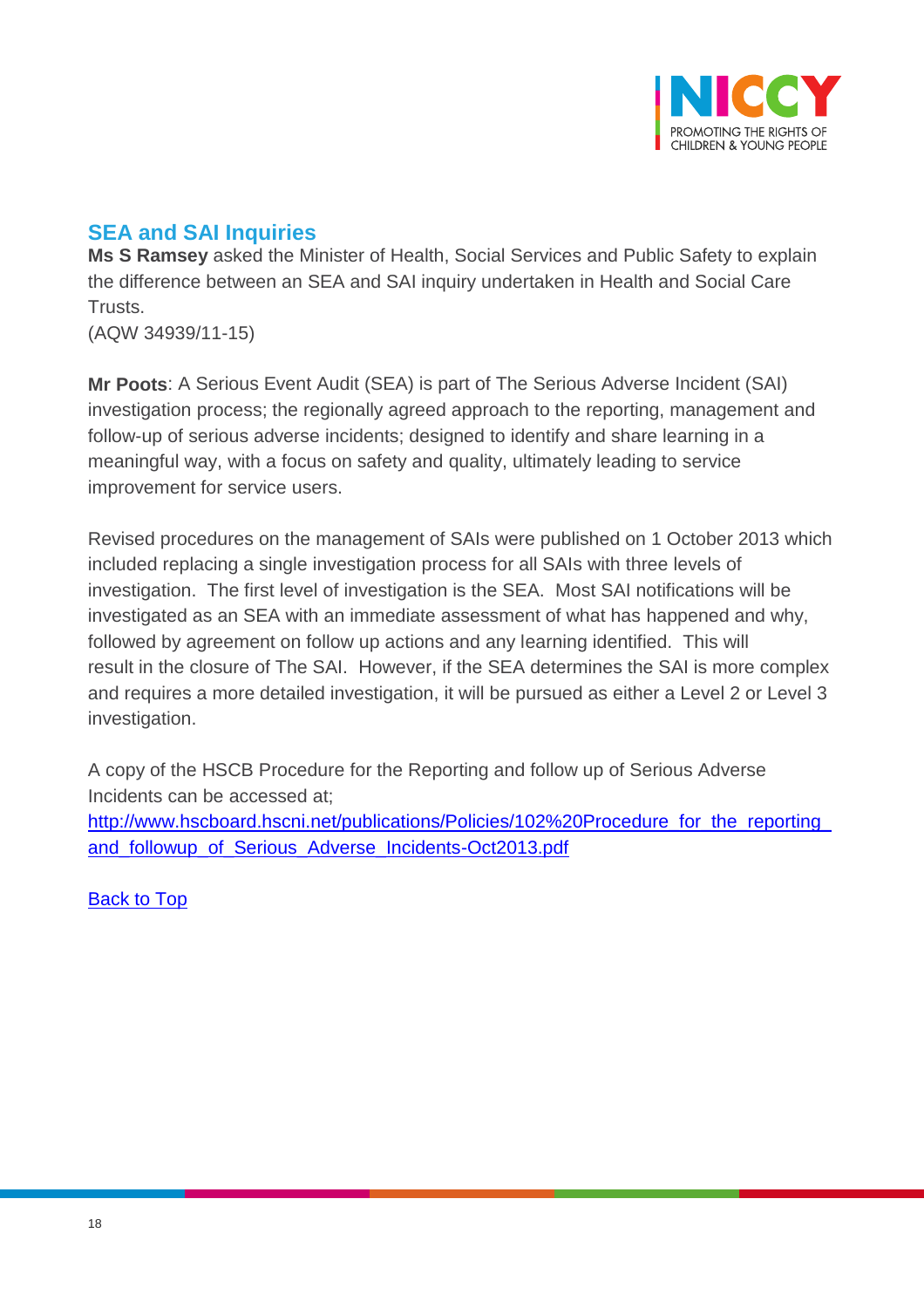

## <span id="page-18-0"></span>**SEA and SAI Inquiries**

**Ms S Ramsey** asked the Minister of Health, Social Services and Public Safety how many (i) SEA; and

(ii) SAI inquiries are currently taking place in each Health and Social Care Trust; and how many have taken place over the last two years.

(AQW 34940/11-15)

**Mr Poots:** Revised procedures on the management of Serious Adverse Incidents (SAIs) were published on 1 October 2013 which included replacing a single investigation process for all (SAIs) with three levels of investigation. The first level of investigation is the Serious Event Audit (SEA). A copy of the revised procedure can be accessed at [http://www.hscboard.hscni.net/publications/Policies/102%20Procedure\\_for\\_the\\_reporting\\_](http://www.hscboard.hscni.net/publications/Policies/102%20Procedure_for_the_reporting_and_followup_of_Serious_Adverse_Incidents-Oct2013.pdf) [and\\_followup\\_of\\_Serious\\_Adverse\\_Incidents-Oct2013.pdf](http://www.hscboard.hscni.net/publications/Policies/102%20Procedure_for_the_reporting_and_followup_of_Serious_Adverse_Incidents-Oct2013.pdf)

Information on the number of SAI and SEA investigations which are currently being carried out by Trusts is outlined in the table below.

| <b>Trusts</b> | Total no of current SAI  | *No of SEA investigations |
|---------------|--------------------------|---------------------------|
|               | investigations including |                           |
|               | <b>SEAs</b>              |                           |
| <b>BHSCT</b>  | 119                      | 49                        |
| <b>NHSCT</b>  | 185                      | 64                        |
| <b>NIAS</b>   | $\overline{2}$           |                           |
| <b>SEHSCT</b> | 72                       | 25                        |
| <b>SHSCT</b>  | 72                       | 29                        |
| <b>WHSCT</b>  | 78                       | 16                        |
| <b>Totals</b> | 528                      | 184                       |

\*Information on the number of SEA investigations is only available from 1 October 2013.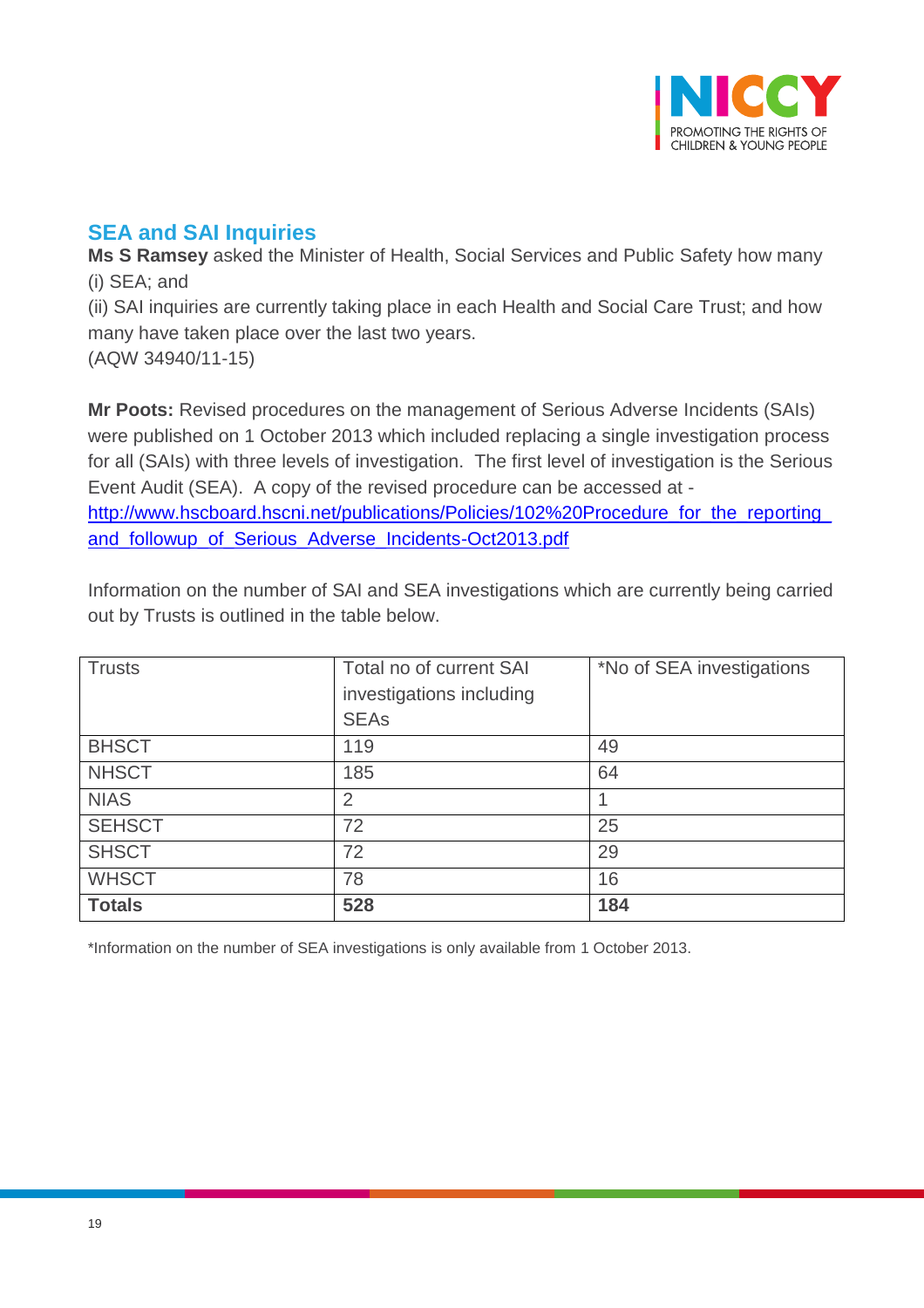

The total number of SAI inquiries, including SEAs that have taken place in each Trust during the period 1 January 2012 to 31 December 2013 is outlined below.

|               | <b>Total no of SAI</b><br><b>Investigations</b><br>$1/1/12 - 31/12/12$ | <b>Total no of SAI</b><br>investigations<br>including SEAs<br>$1/1/13 - 31/12/13$ | *No of SEAs<br>$1/1/0/13 -$<br>31/12/13 | <b>Total</b> |
|---------------|------------------------------------------------------------------------|-----------------------------------------------------------------------------------|-----------------------------------------|--------------|
| <b>BHSCT</b>  | 77                                                                     | 84                                                                                | 19                                      | 161          |
| <b>NHSCT</b>  | 63                                                                     | 130                                                                               | 19                                      | 193          |
| <b>NIAS</b>   | $\overline{4}$                                                         | 3                                                                                 | $\Omega$                                | 7            |
| <b>SEHSCT</b> | 47                                                                     | 57                                                                                | 6                                       | 104          |
| <b>SHSCT</b>  | 41                                                                     | 57                                                                                | 9                                       | 98           |
| <b>WHSCT</b>  | 37                                                                     | 53                                                                                | $\overline{4}$                          | 90           |
| <b>Totals</b> | 269                                                                    | 384                                                                               | 57                                      | 653          |

#### [Back to Top](#page-0-0)

#### <span id="page-19-0"></span>**Joint Strategy on Domestic and Sexual Violence and Abuse**

**Mr McGimpsey** asked the Minister of Health, Social Services and Public Safety, pursuant to AQW 32933/11-15, what is the completion date for the joint strategy on Domestic and Sexual Violence and Abuse; and when the strategy will be implemented. (AQW 35022/11-15)

**Mr Poots:** My Department is working with the Department of Justice to develop the new Joint Strategy on Stopping Domestic and Sexual Violence and Abuse. The intention is for the Strategy to be published by the end of 2014.

Following the publication of the Strategy, the RSG will commence implementation of the delivery of priorities through the development of Action Plans by stakeholder-led subgroups and working groups. This work will be ongoing throughout the lifetime of the Strategy.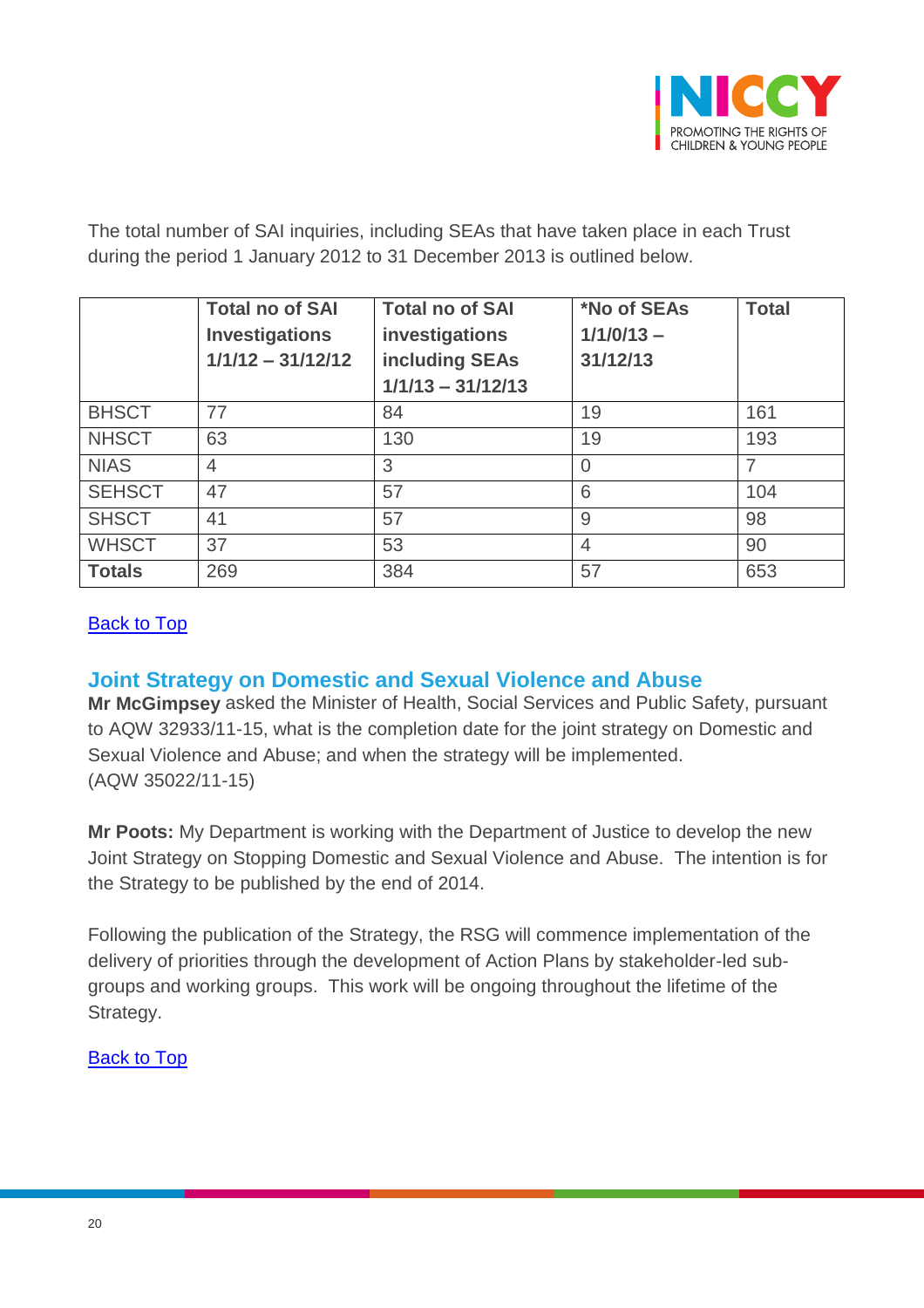

## <span id="page-20-0"></span>**Availability of Incubators**

**Mr McGimpsey** asked the Minister of Health, Social Services and Public Safety to detail the number of incubators available for premature babies in each hospital. (AQW 35214/11-15)

**Mr Poots:** The total number of incubators and the number of incubators available for use by premature babies in each hospital at midnight on 30th June 2014 is given in the table below.

| <b>HSC Trust</b>      | <b>HSC Hospital</b>     | <b>Total Incubators</b> | <b>Incubators</b><br>available<br>for use <sup>1</sup> |
|-----------------------|-------------------------|-------------------------|--------------------------------------------------------|
| <b>Belfast</b>        | <b>Royal Maternity</b>  | 25                      | $\overline{0}$                                         |
| Northern <sup>2</sup> | Antrim                  | 14                      |                                                        |
| South Eastern         | <b>Ulster Hospital</b>  | 13                      | $\overline{0}$                                         |
| Southern              | Craigavon               | 17                      | 13                                                     |
|                       | Daisy Hill              | 7                       | 6                                                      |
| Western <sup>2</sup>  | Altnagelvin             | 18                      | $\overline{4}$                                         |
|                       | <b>South West Acute</b> | 6                       | 3                                                      |

Source: Health and Social Care Trusts

**Notes:**

1 - Incubators available for use have been defined as those incubators that were empty and available for new admission.

2 - Northern and Western Trusts use the term 'cots' instead of 'incubators' therefore both Trusts have provided information on the number of cots for premature babies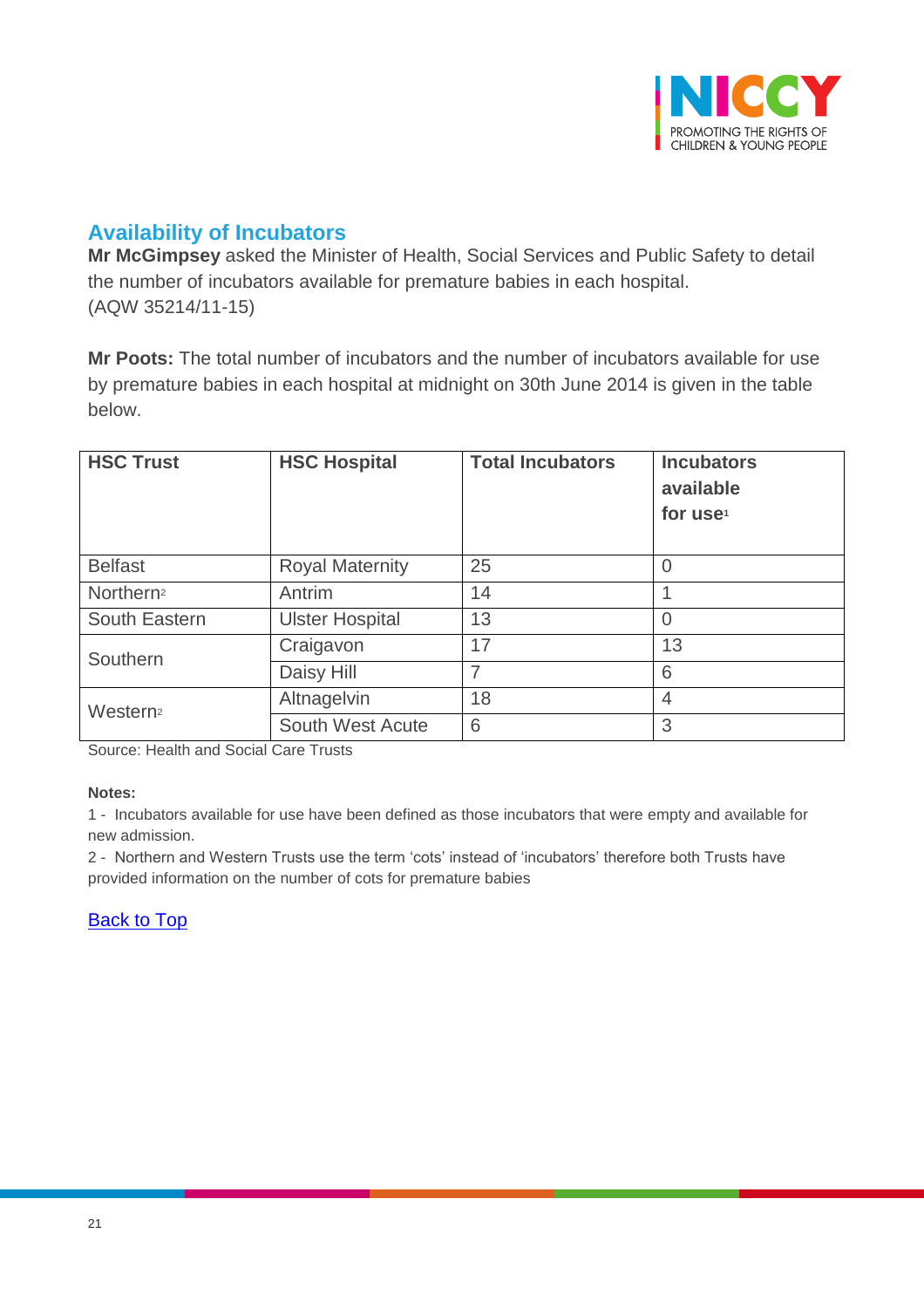

## <span id="page-21-0"></span>**Occupancy Rates of Incubators**

**Mr McGimpsey** asked the Minister of Health, Social Services and Public Safety to detail the current occupancy rates of incubators for premature babies in each hospital. (AQW 35216/11-15)

**Mr Poots:** The occupancy rate of incubators for premature babies in each hospital at midnight on  $30<sup>th</sup>$  June 2014 is given in the table below.

| <b>HSC Trust</b>      | <b>HSC Hospital</b>    | <b>Occupancy Rate</b> |
|-----------------------|------------------------|-----------------------|
| <b>Belfast</b>        | <b>Royal Maternity</b> | 100%                  |
| Northern <sup>1</sup> | Antrim                 | 92.9%                 |
| South Eastern         | <b>Ulster Hospital</b> | 100%                  |
| Southern              | Craigavon              | 23.5%                 |
|                       | Daisy Hill             | 14.3%                 |
| Western <sup>1</sup>  | Altnagelvin            | 77.8%                 |
|                       | South West Acute       | 50%                   |

Source: Health and Social Care Trusts

Notes:

1 - Northern and Western Trusts use the term 'cots' instead of 'incubators', therefore both Trusts have provided information relating to the occupancy rate of cots for premature babies.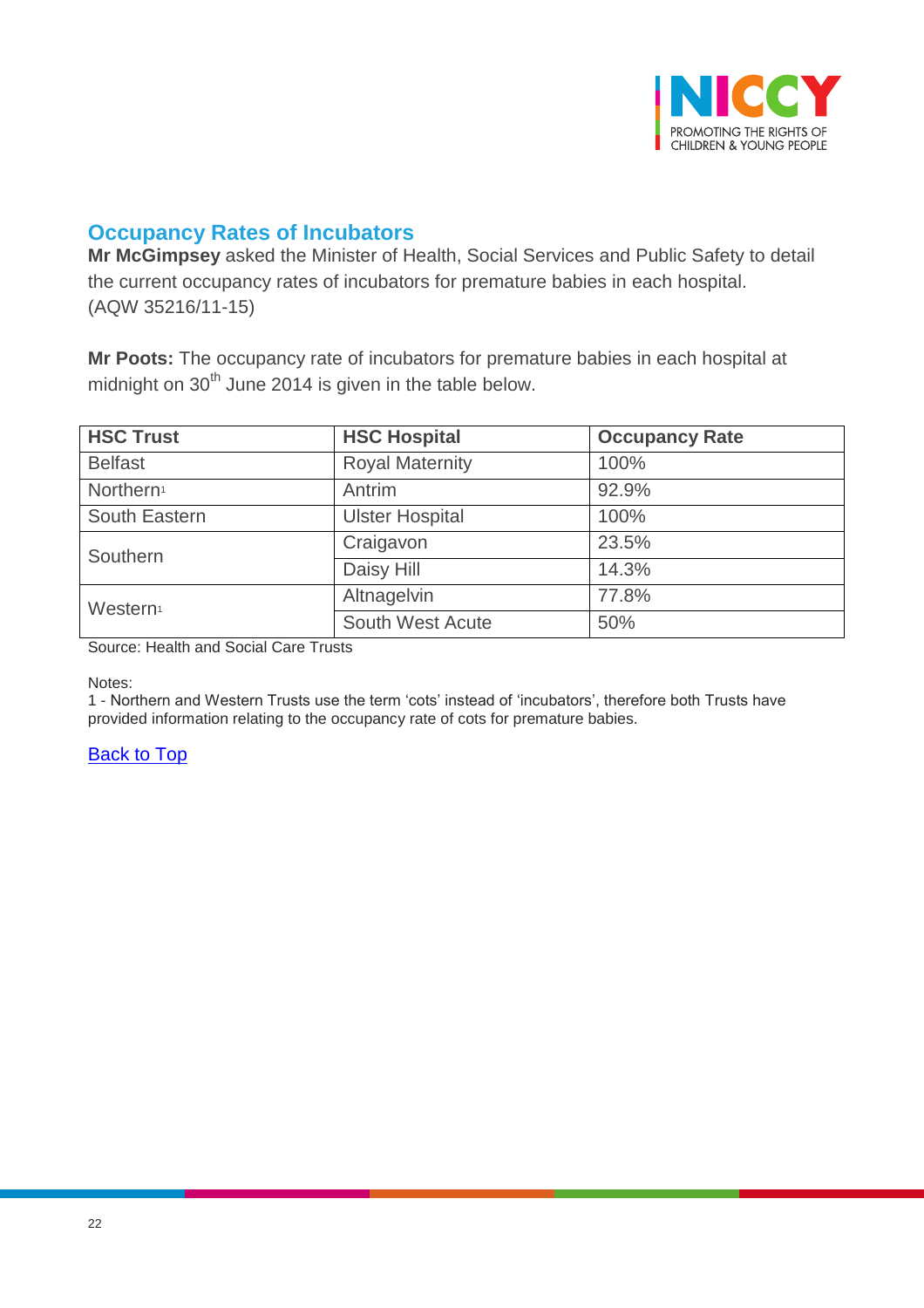

## **Department of Justice**

## <span id="page-22-0"></span>**Preventing and Combating Violence Against Women and Domestic Violence Treaty**

**Mrs Cameron** asked the Minister of Justice what legislation he plans to introduce once the Council of Europe Convention on Preventing and Combating Violence Against Women and Domestic Violence Treaty comes into force on 1 August 2014. (AQW 34635/11-15)

**Mr Ford:** In May 2012, following consultation with Ministerial colleagues, I advised the Home Secretary that the Northern Ireland Executive supported the signing of the convention. The convention was subsequently signed by the United Kingdom Government as a member state. A signature alone does not impose on the State obligations under the treaty and the UK has not expressed its consent to be bound by the treaty until it is ratified. Ratification is a process which requires the consideration of Parliament.

I am aware that the Treaty will come into force on 1 August 2014 for the eleven member states that have now ratified it. However the United Kingdom has yet to ratify the Treaty. My Department will of course monitor progress.